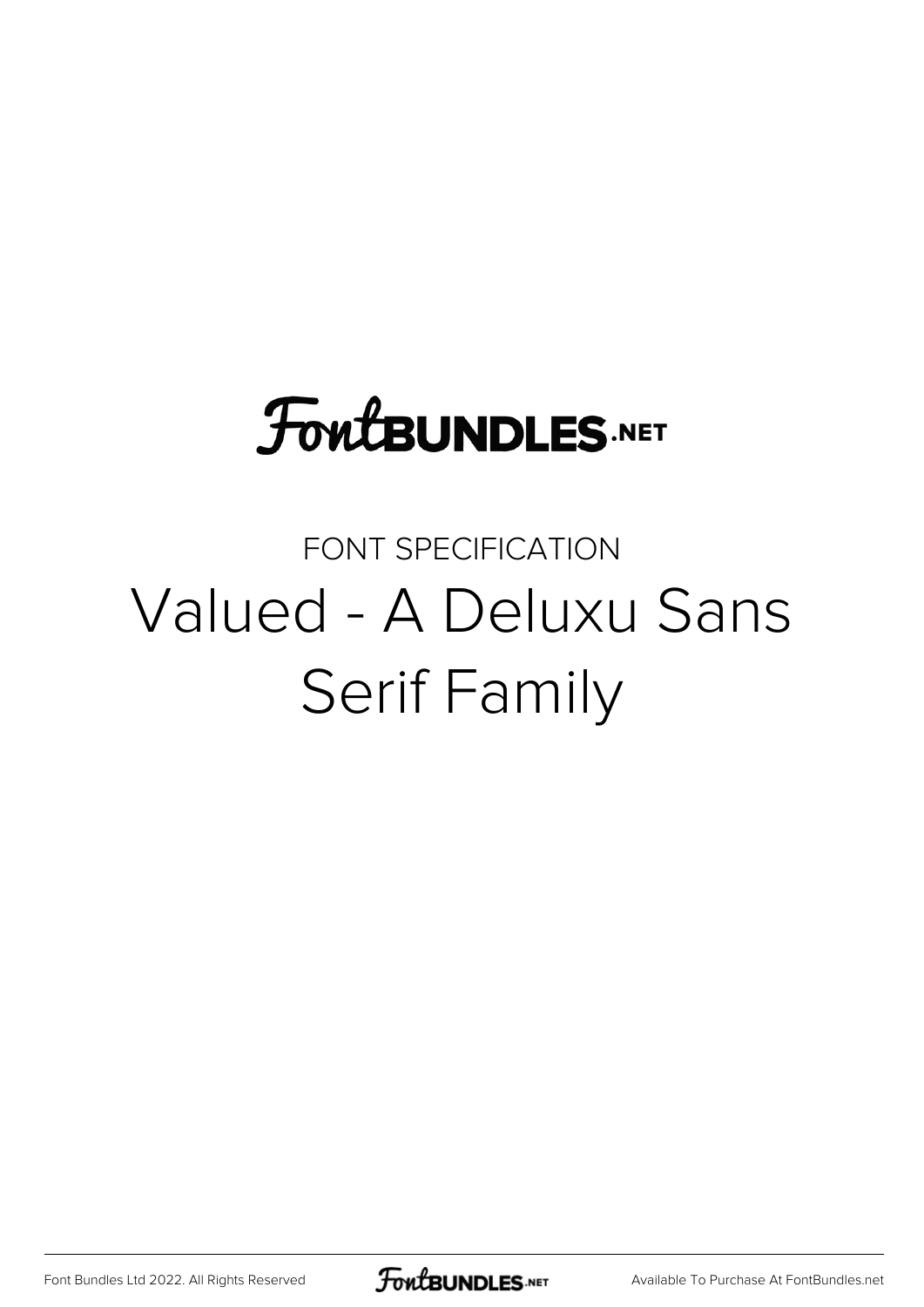### Valued Outline Italic - Regular

**Uppercase Characters** 

ABCDEFGHIJKLMNOP RSTUVWXY7

#### Lowercase Characters

ABCDEFGHIJKLMNOP RSTUVWXY7

#### **Numbers**



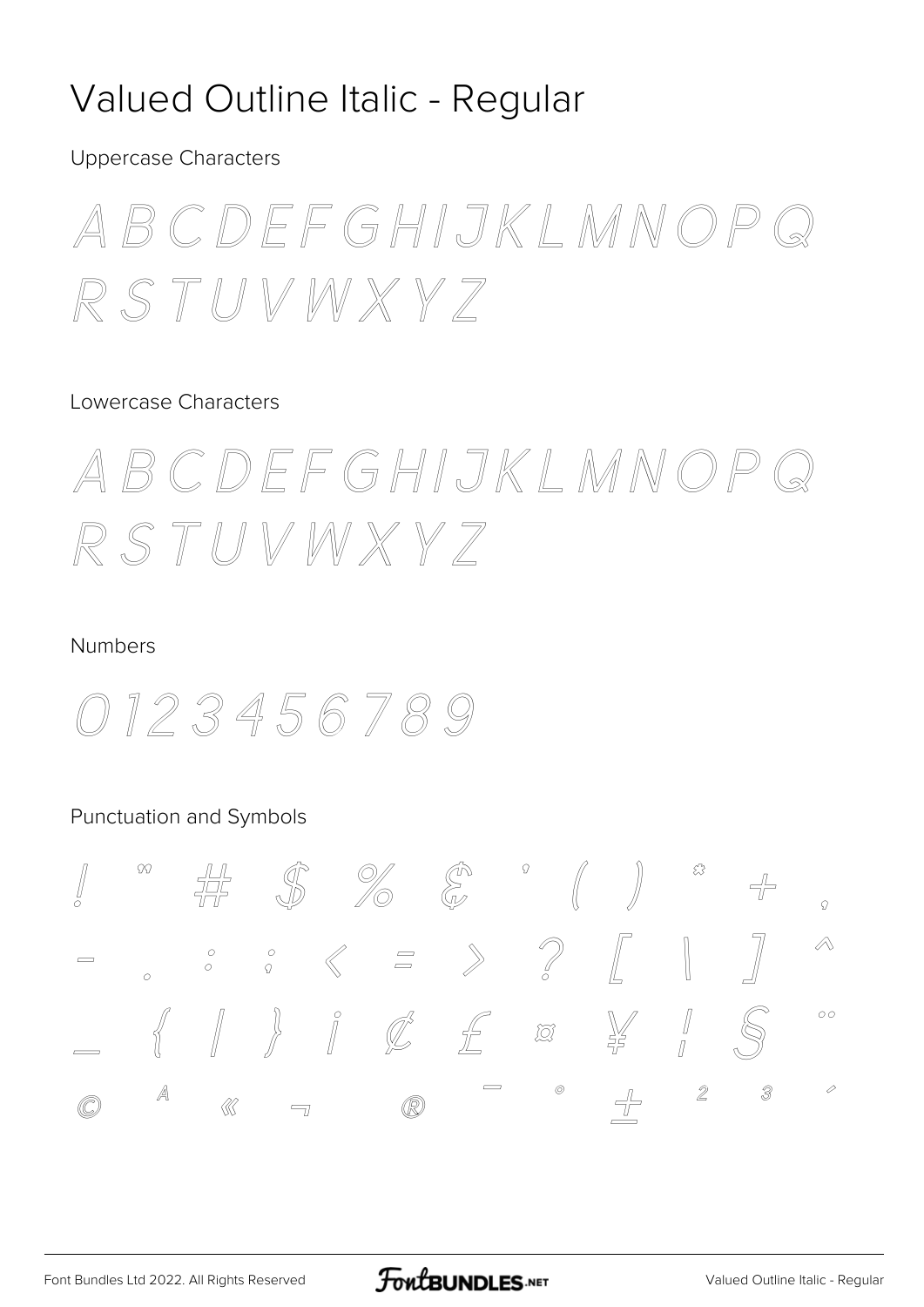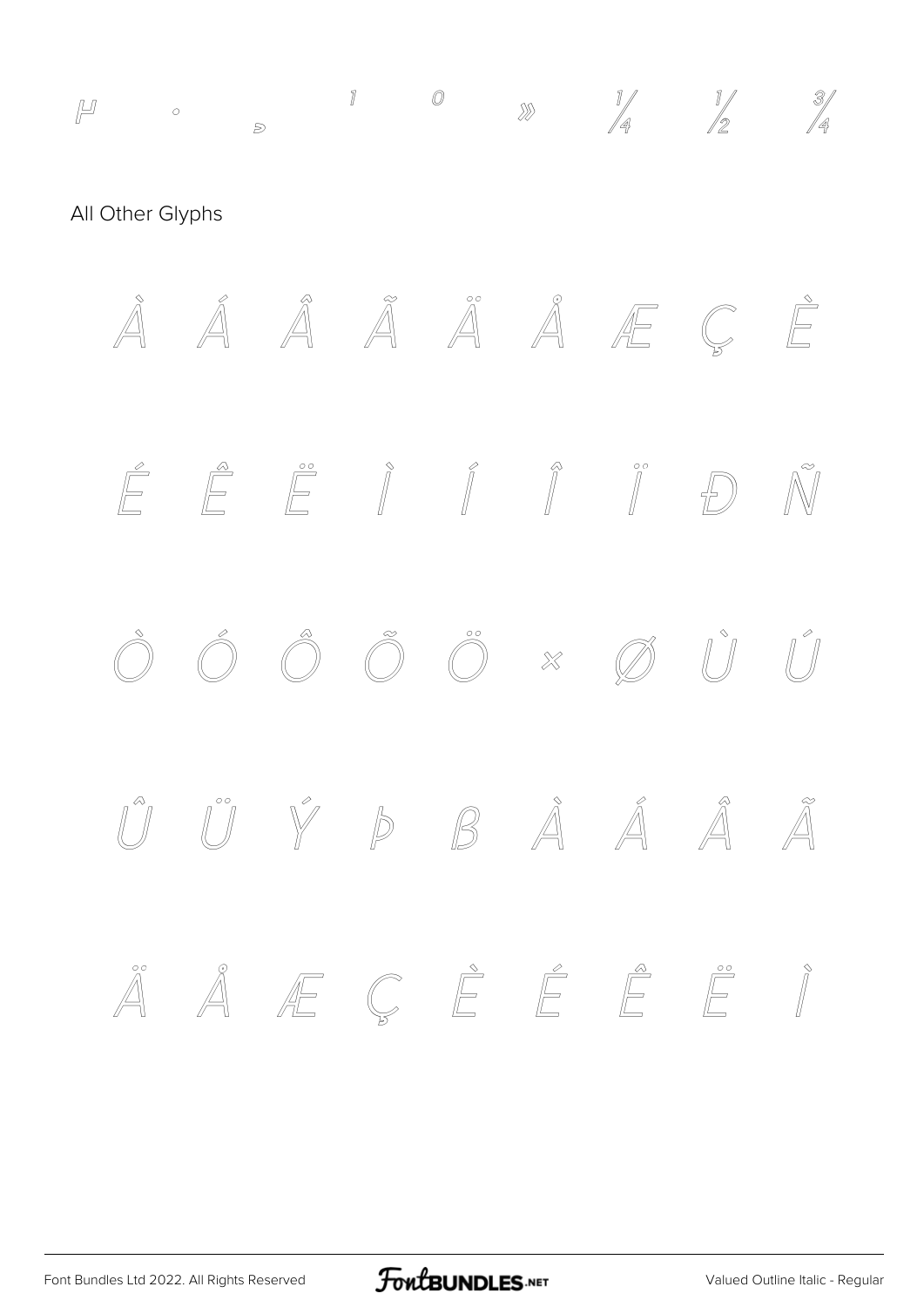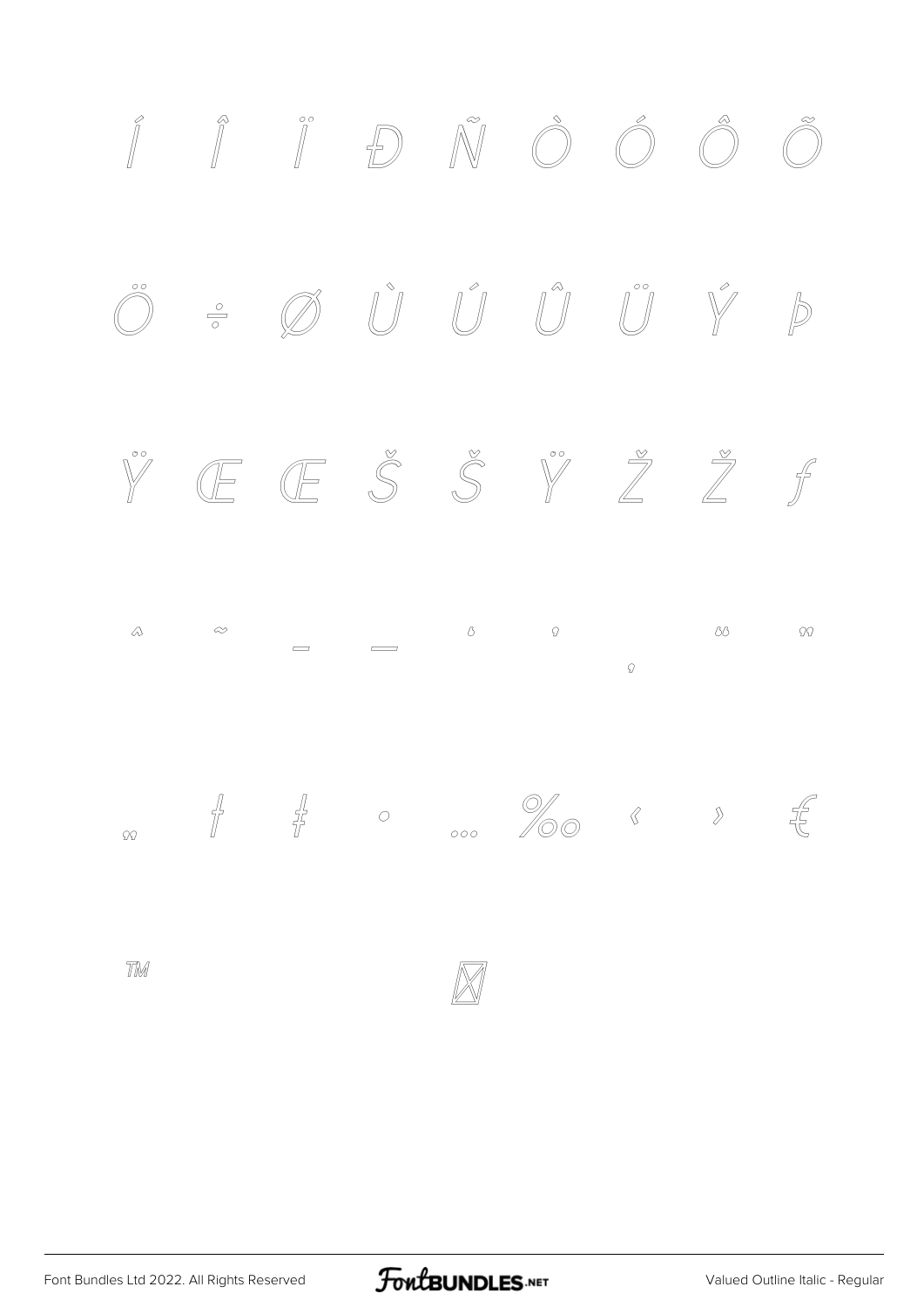### Valued Light - Regular

**Uppercase Characters** 

# ABCDEFGHIJKLMNOPQ RSTUVWXY7

I owercase Characters

# ABCDEFGHIJKLMNOPQ RSTUVWXY7

Numbers

### 0123456789

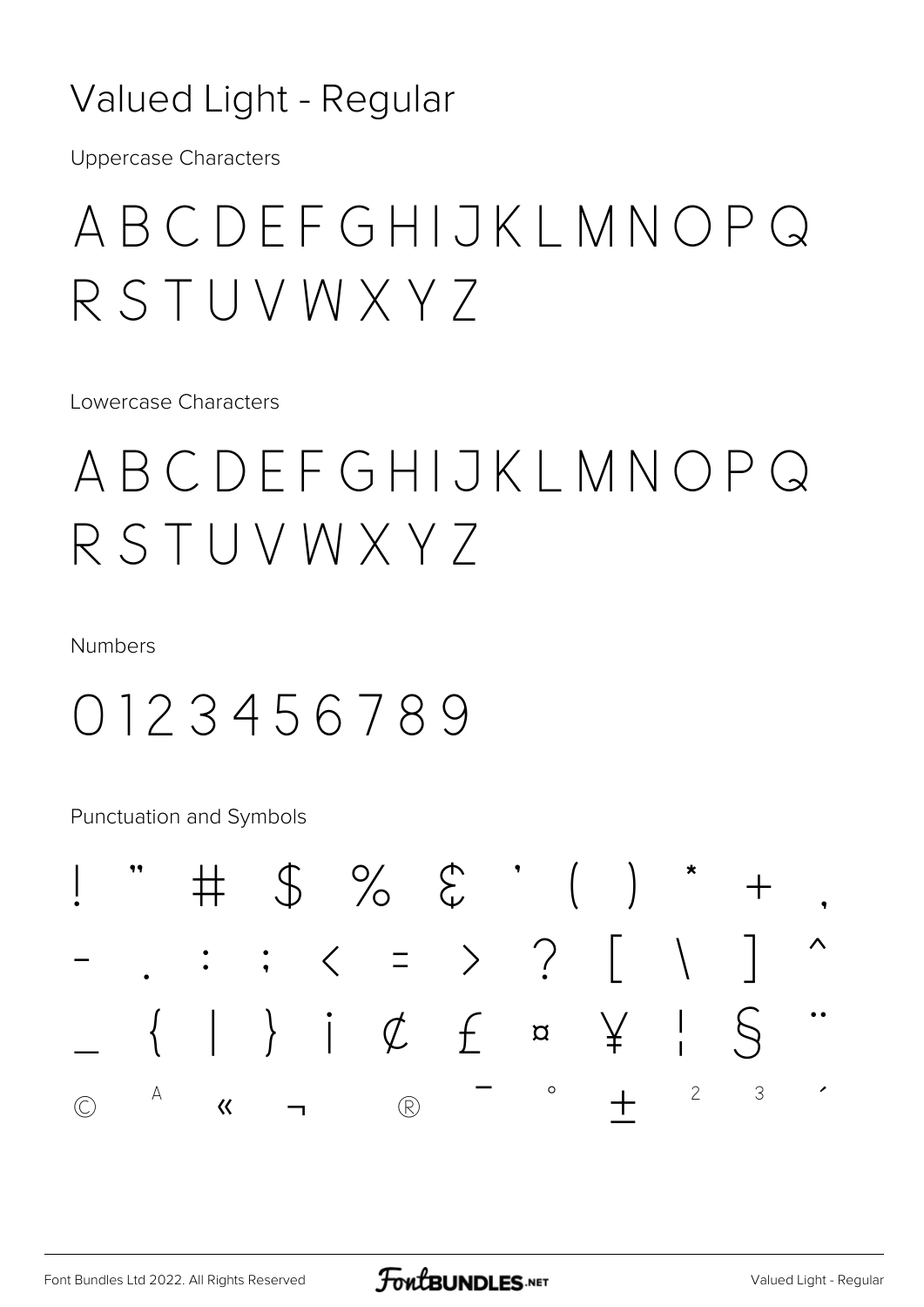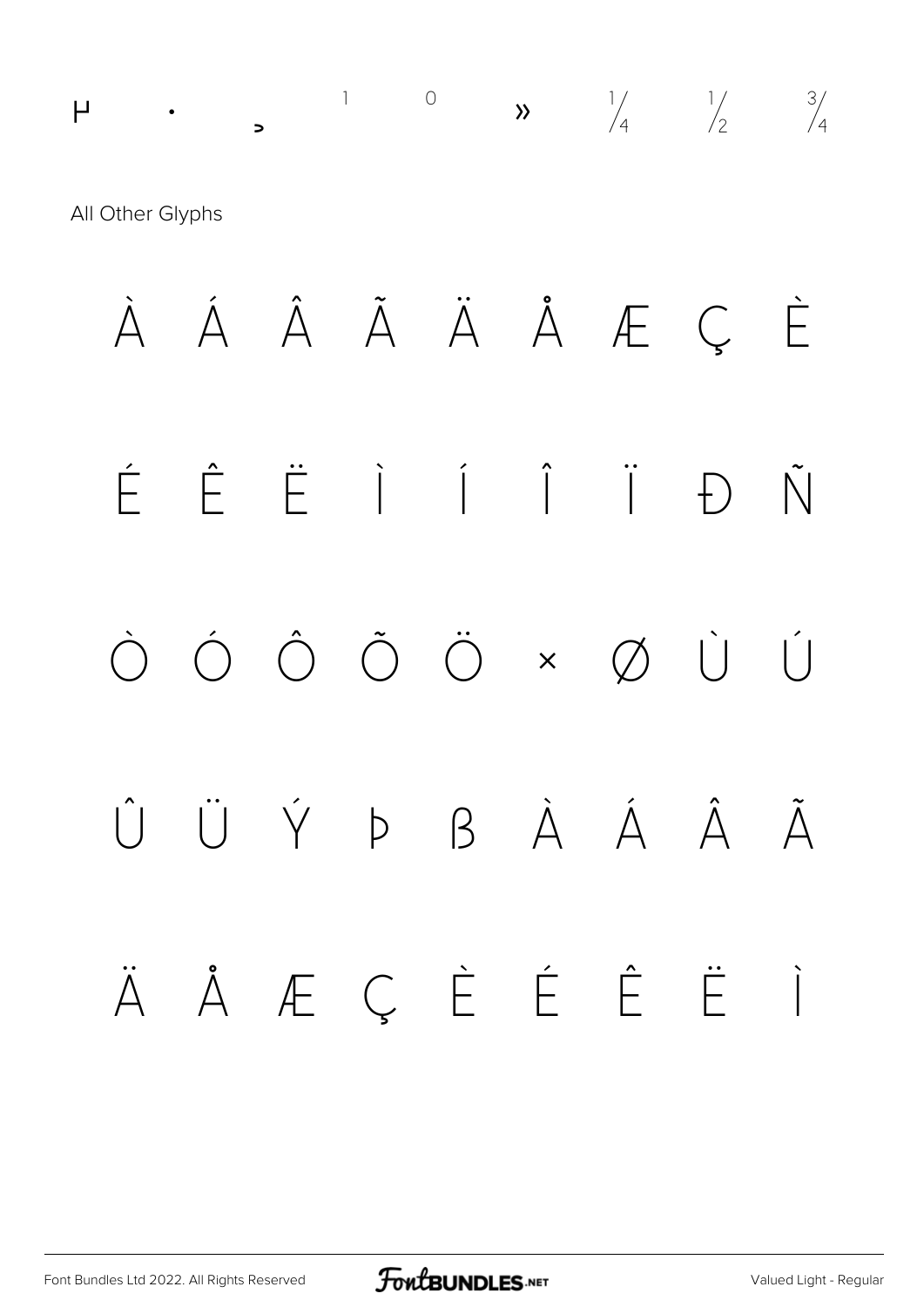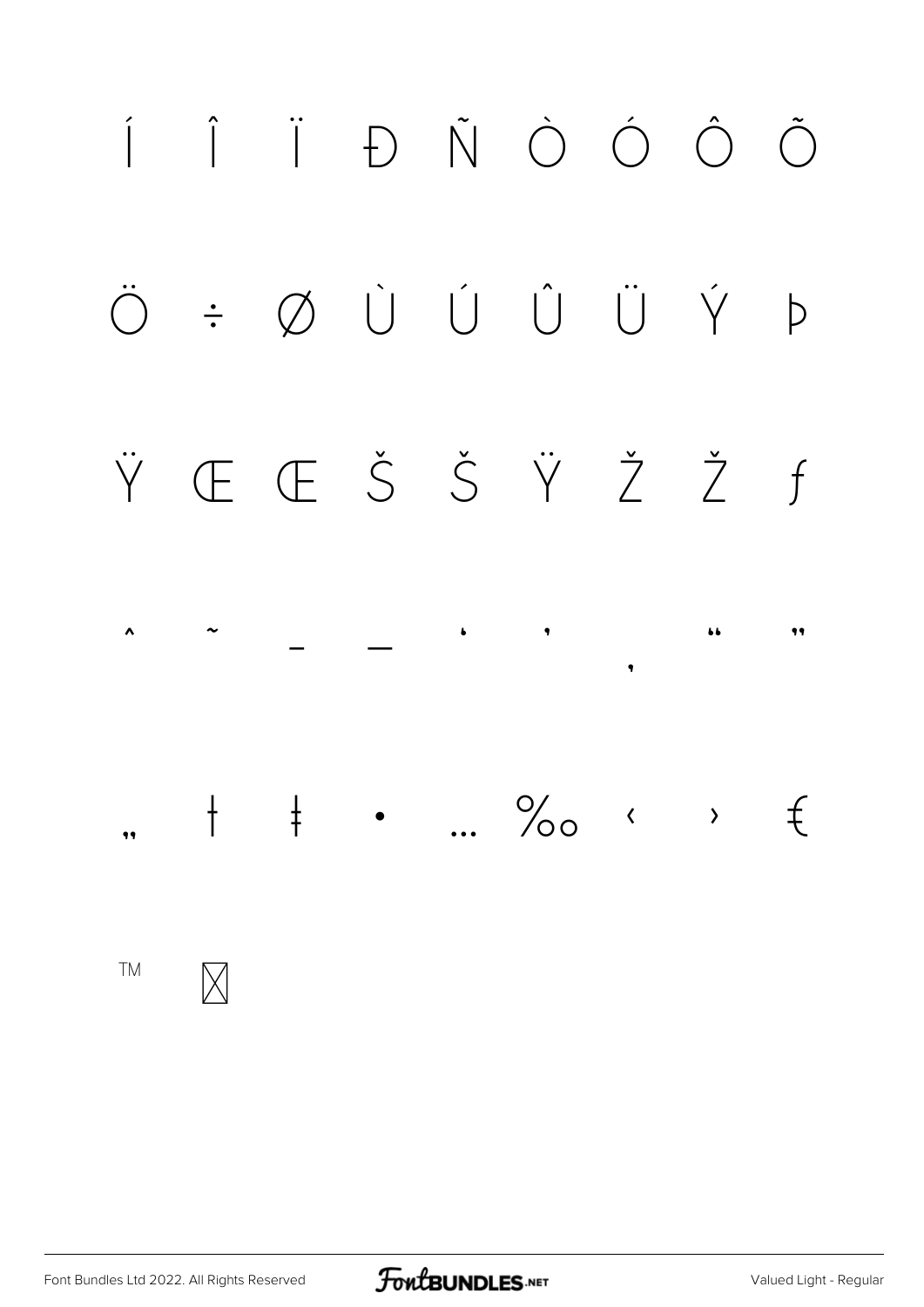### Valued Outline - Regular

**Uppercase Characters** 

### CDEFGHIJKLMNO  $\mathbb{R}$  $S T UNXXX Z$

### Lowercase Characters

### CDEFGHIJKLMNO  $\mathbb{B}$  $STUVMXXY$

#### **Numbers**

## 123456789

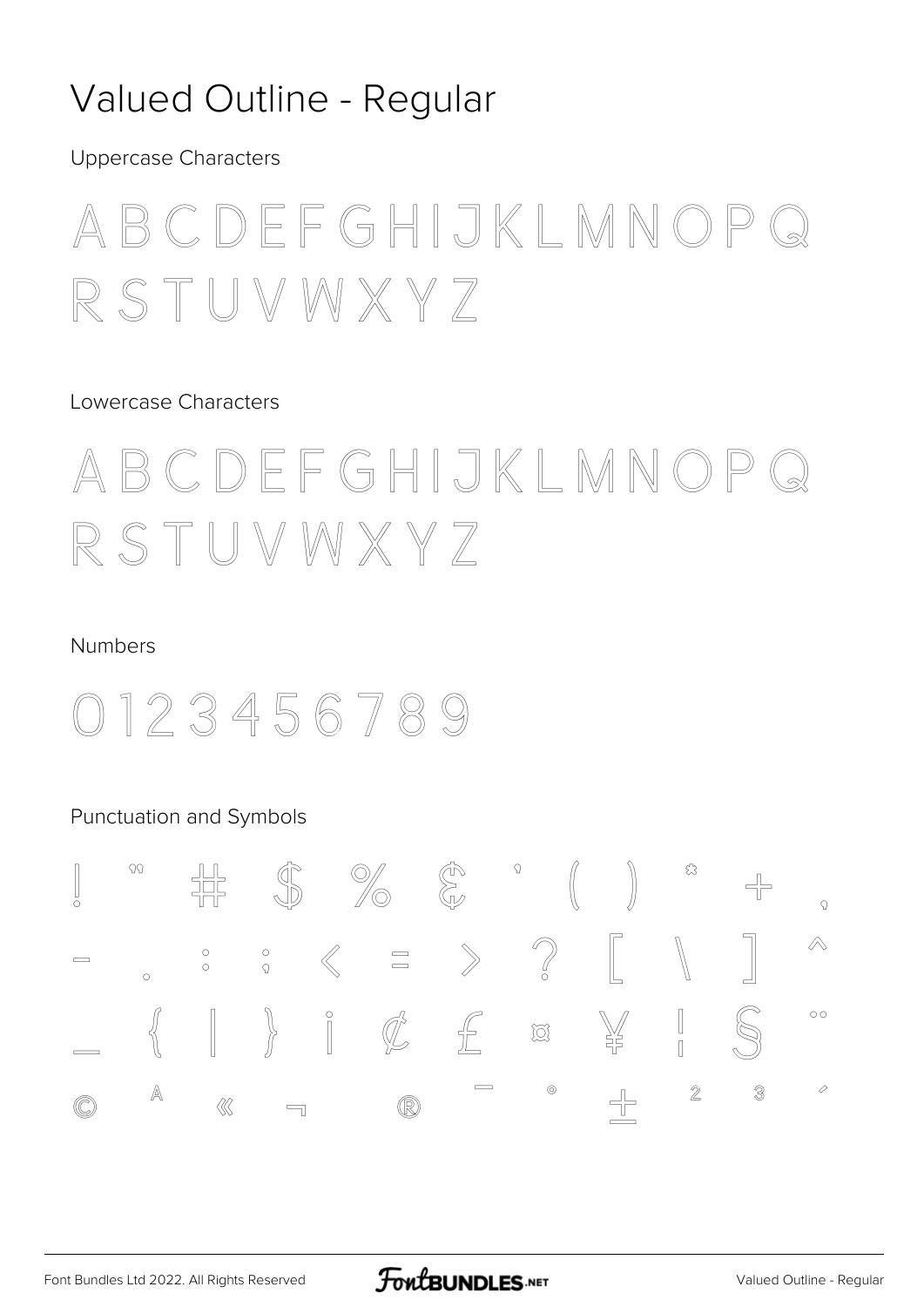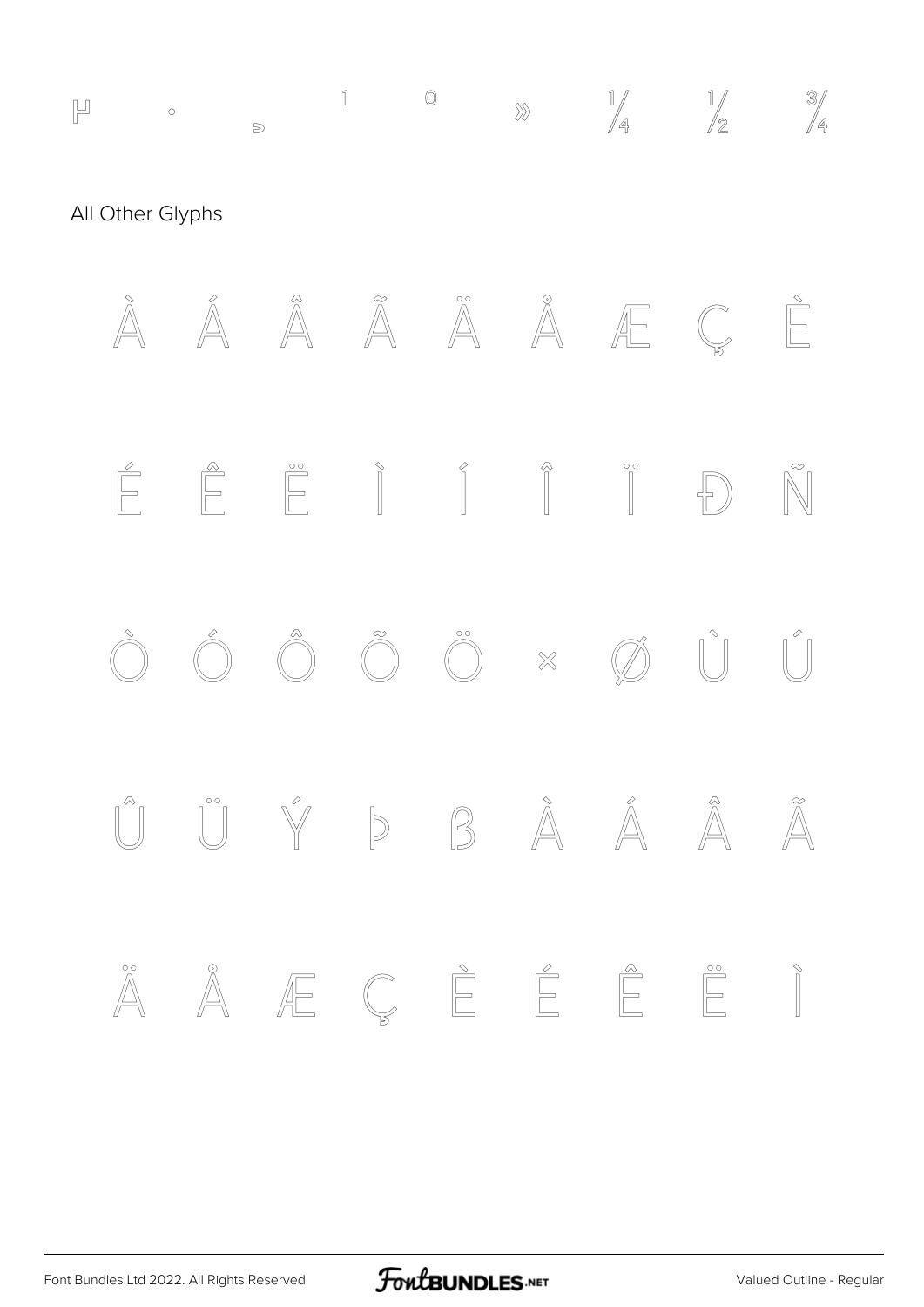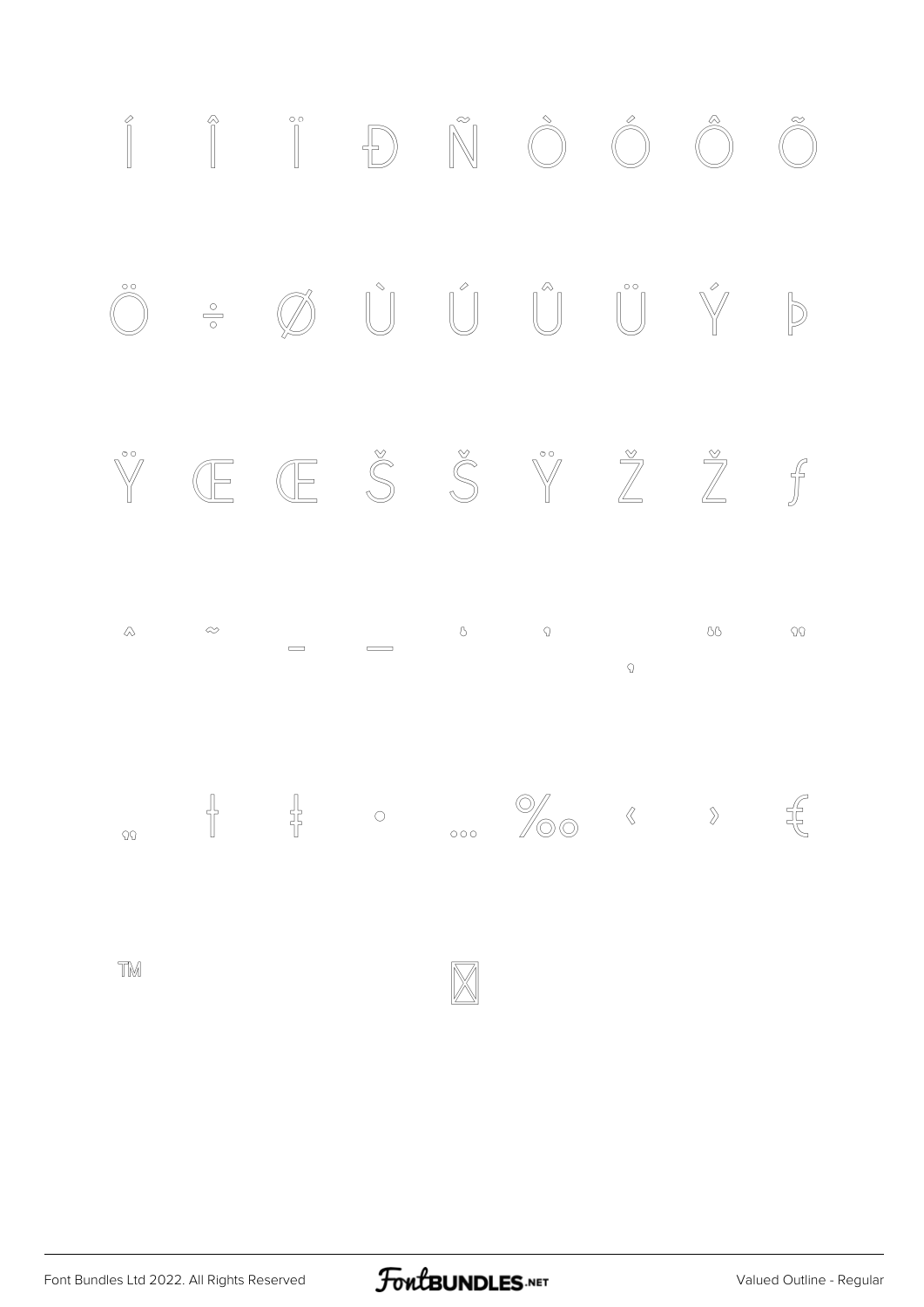### Valued Light Outline Italic - Regular

**Uppercase Characters** 

BCDEFGHIJKLMNOP RSTUVWXY7

#### Lowercase Characters

BCDEFGHIJKLMNOF RSTUVWXYZ

#### **Numbers**

0123456789

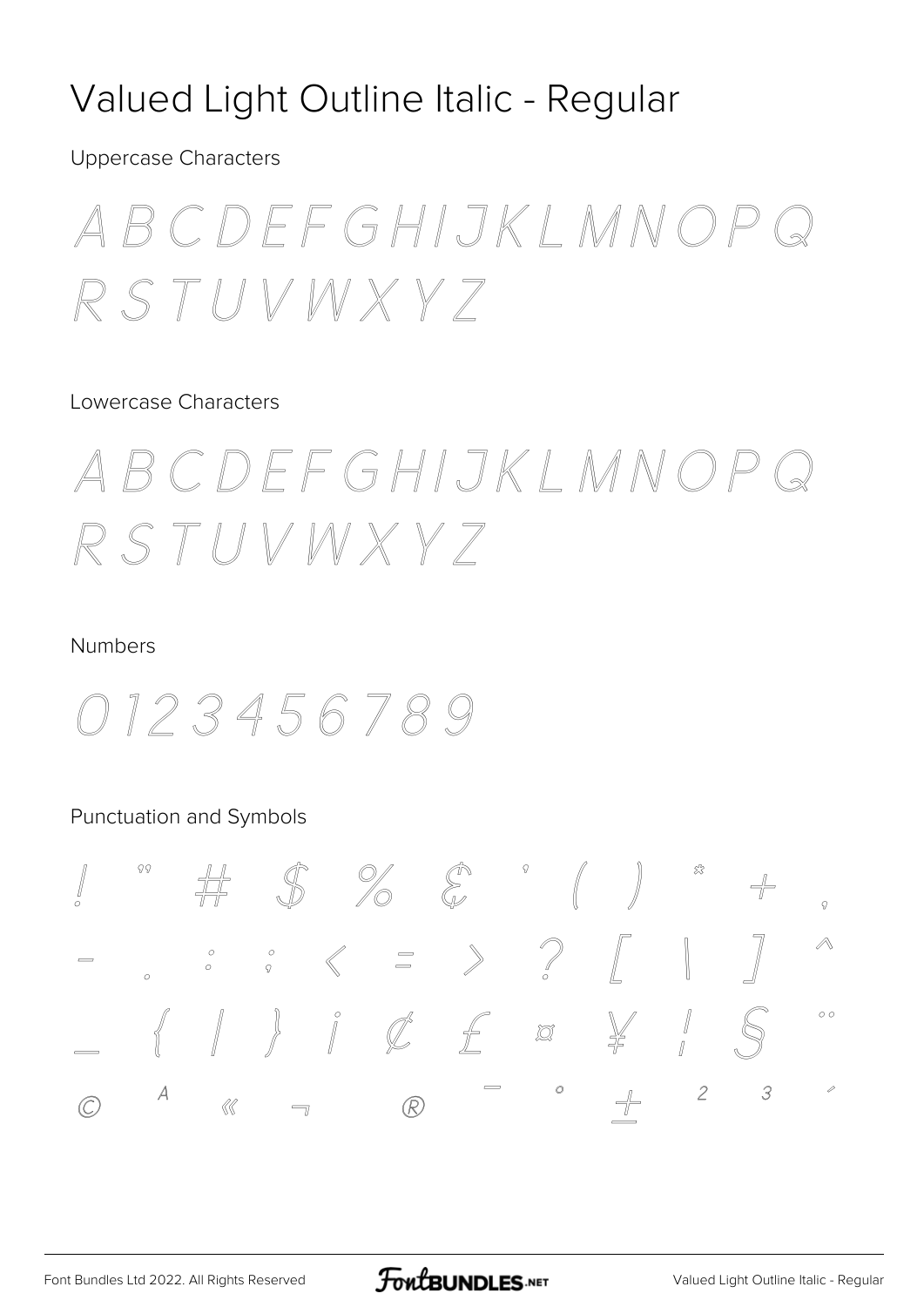*µ ∘ 1 0 ≥ 1 1 1 4 1 1 4 4 4 4 4* All Other Glyphs *À Á Â Ã Ä Å Æ Ç È É Ê Ë Ì Í Î Ï Ð Ñ Ò Ó Ô Õ Ö × Ø Ù Ú Û Ü Ý Þ ß à á â ã ä å æ ç è é ê ë ì*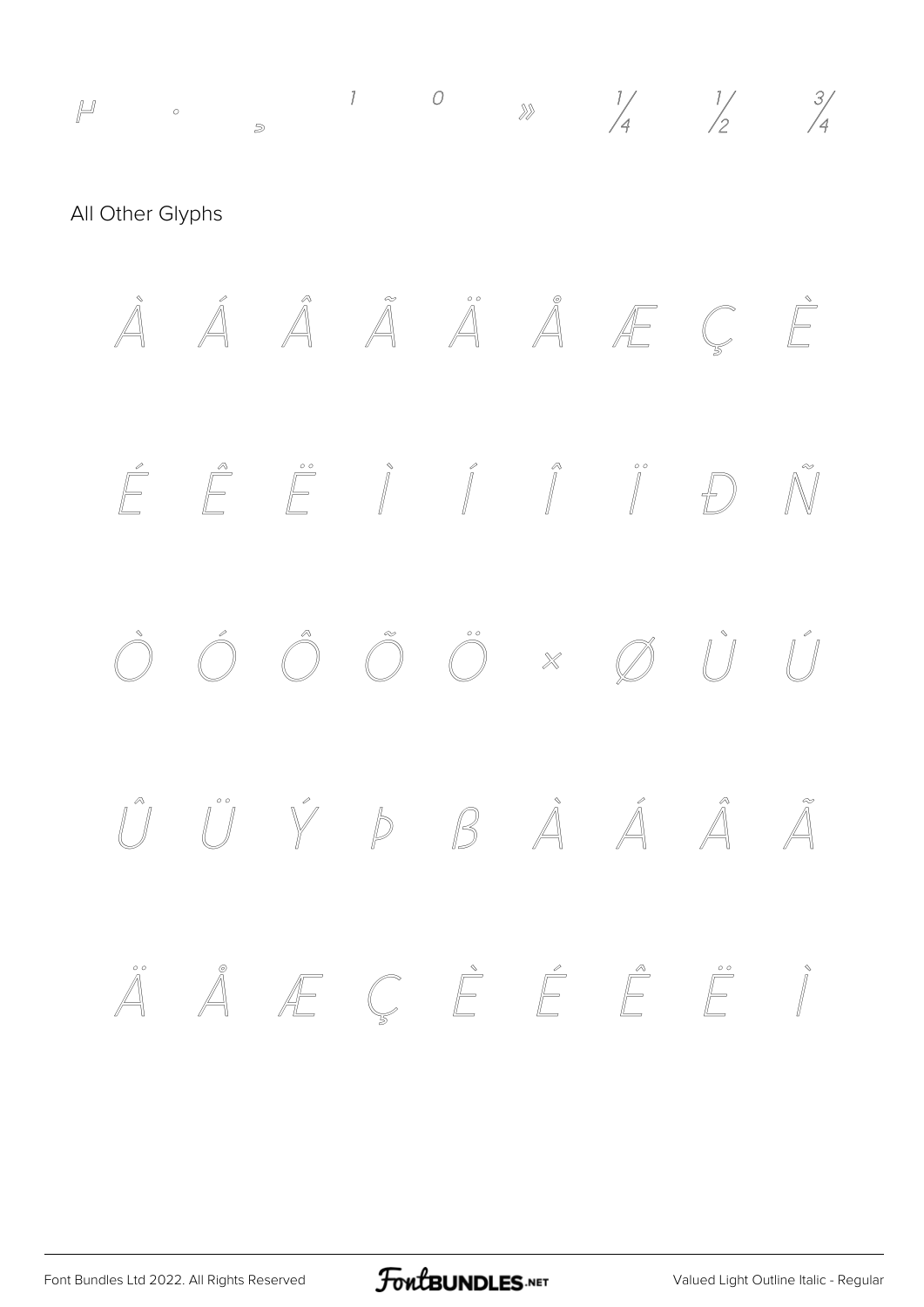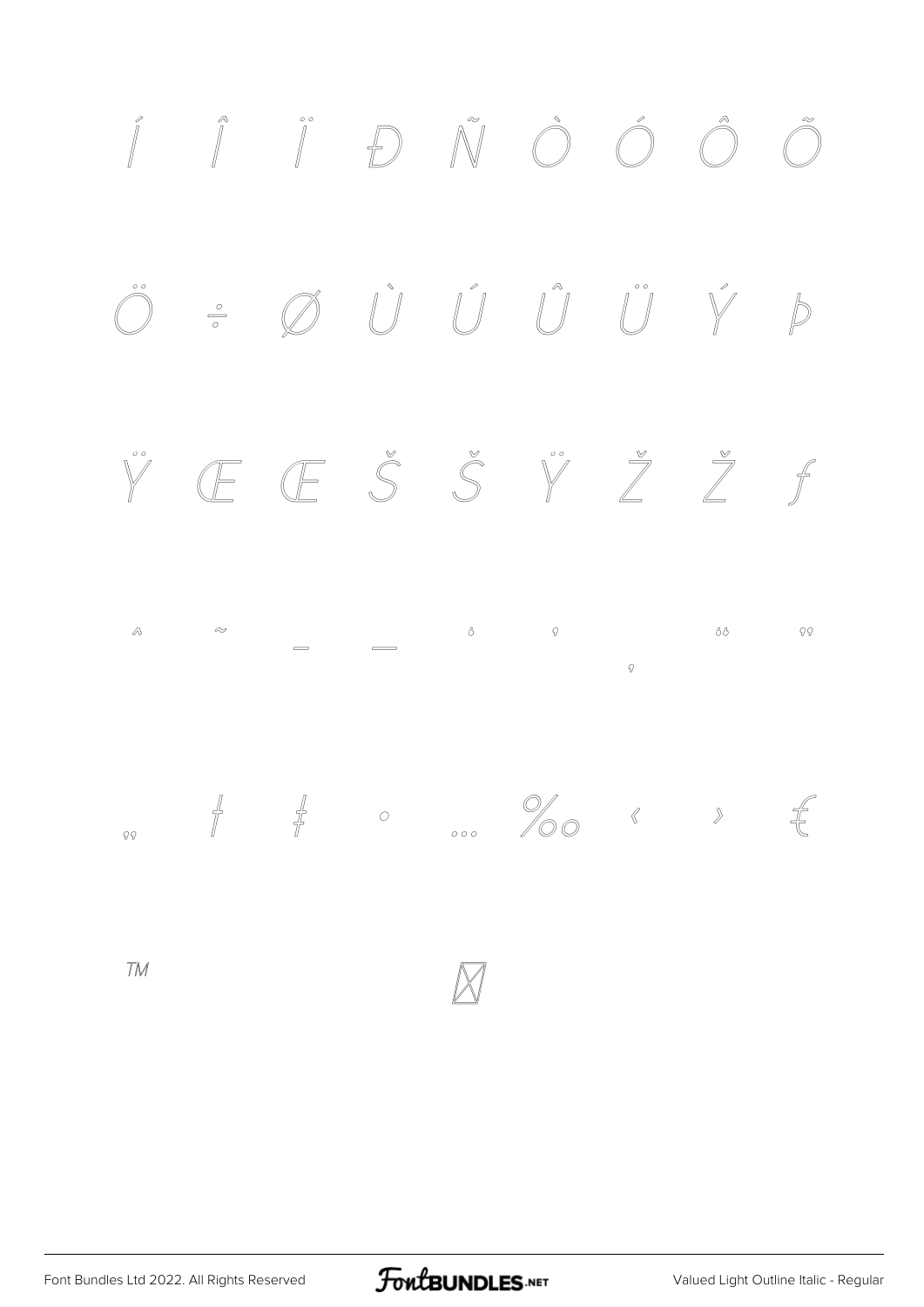### Valued Italic - Regular

**Uppercase Characters** 

ABCDEFGHIJKLMNOPQ  $RSTUVWXYZ$ 

Lowercase Characters

ABCDEFGHIJKLMNOPQ  $RSTUVWXYZ$ 

Numbers

0123456789

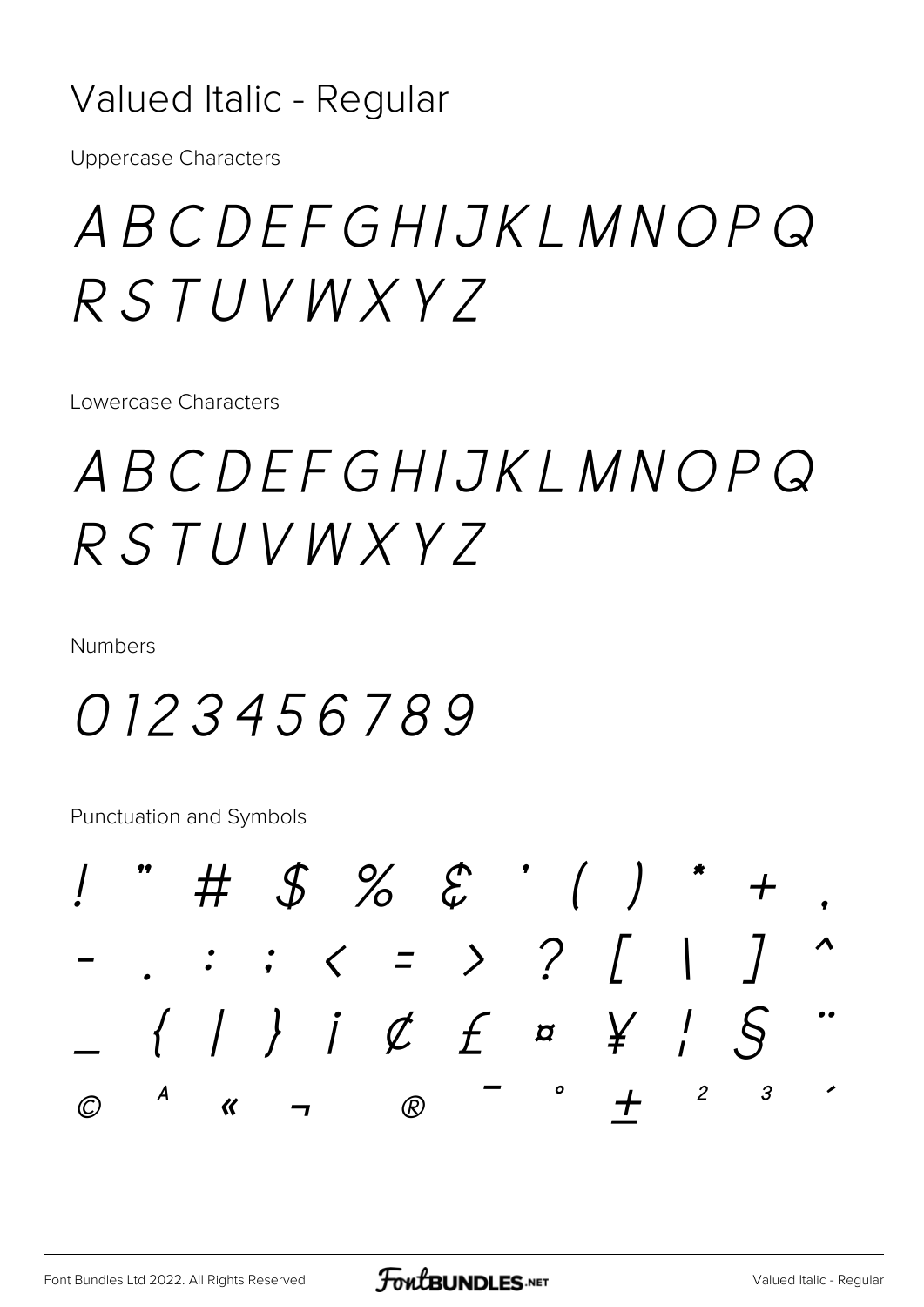# *µ · ¸ ¹ º » ¼ ½ ¾* All Other Glyphs *À Á Â Ã Ä Å Æ Ç È É Ê Ë Ì Í Î Ï Ð Ñ Ò Ó Ô Õ Ö × Ø Ù Ú Û Ü Ý Þ ß à á â ã ä å æ ç è é ê ë ì*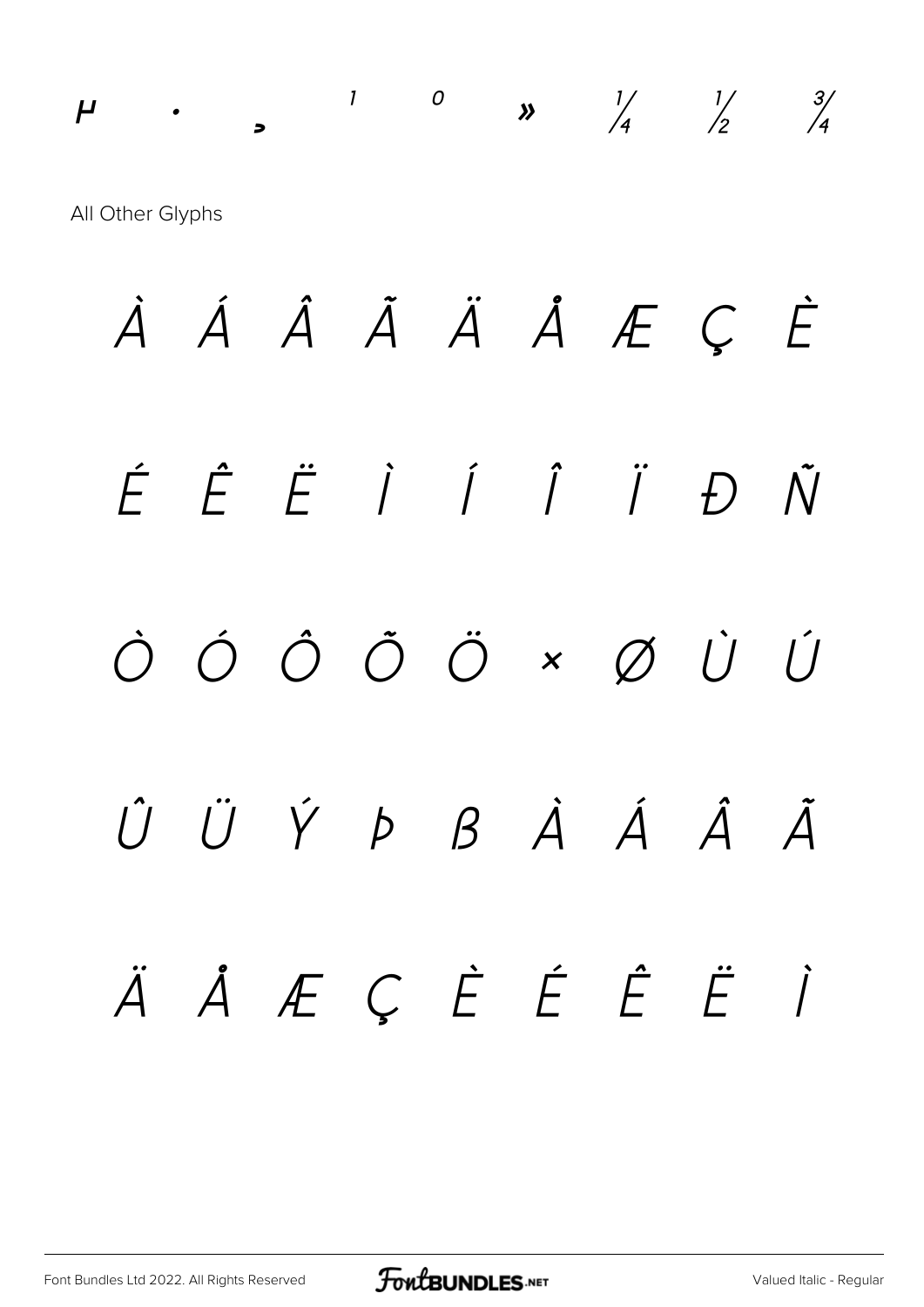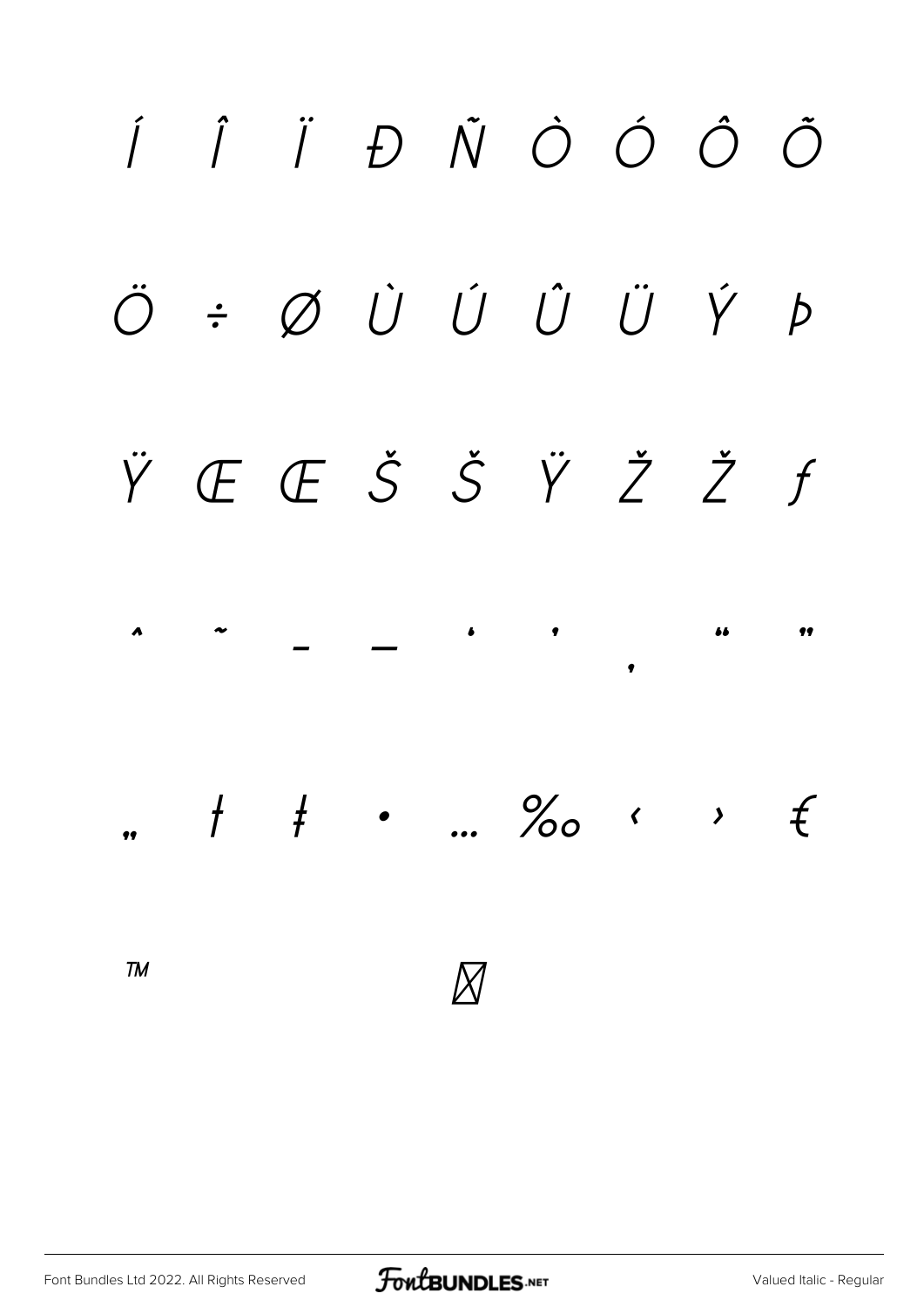Valued - Regular

**Uppercase Characters** 

# ABCDEFGHIJKLMNOPQ RSTUVWXY7

Lowercase Characters

# ABCDEFGHIJKLMNOPQ RSTUVWXY7

**Numbers** 

## 0123456789

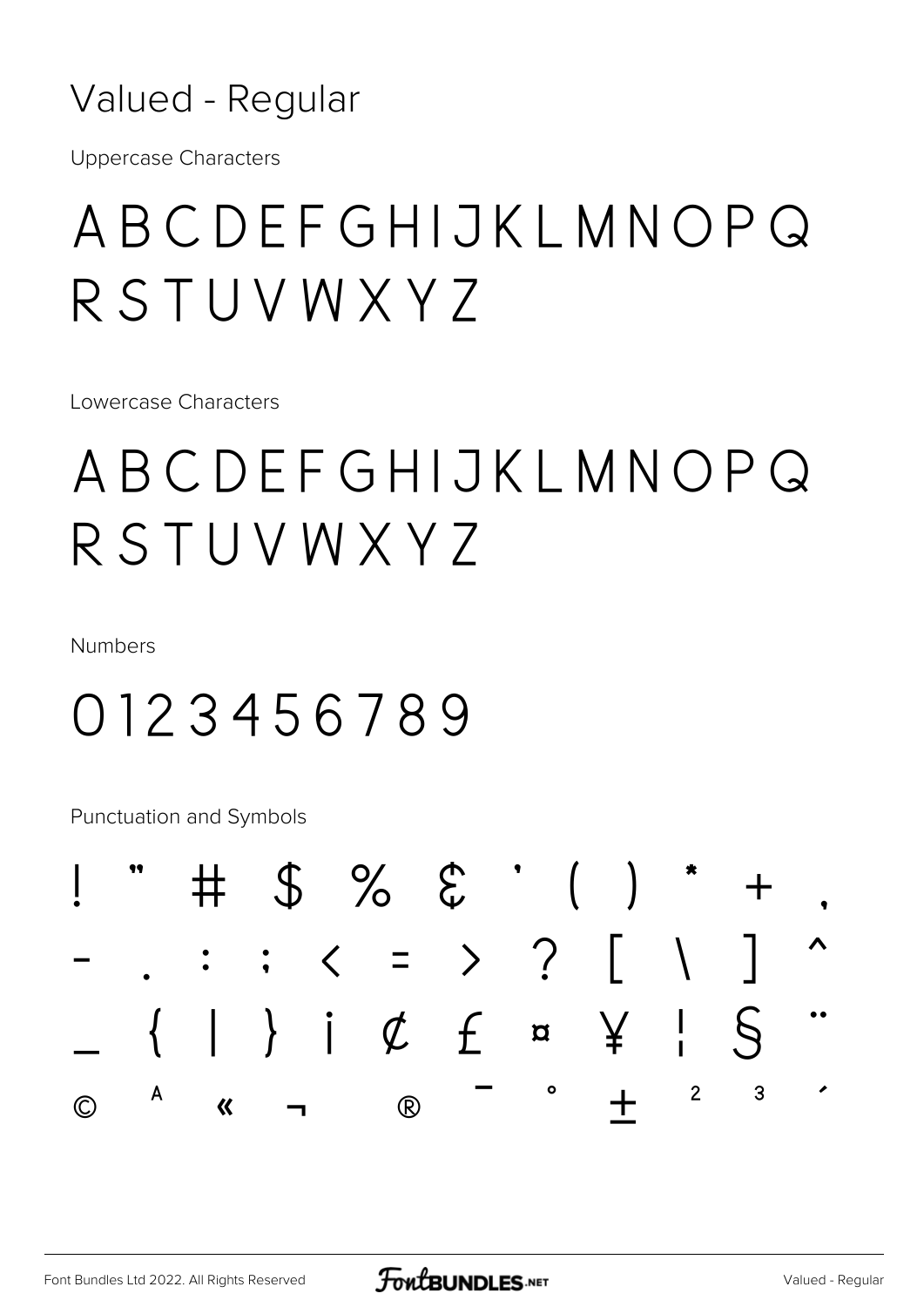# µ · ¸ ¹ º » ¼ ½ ¾ All Other Glyphs

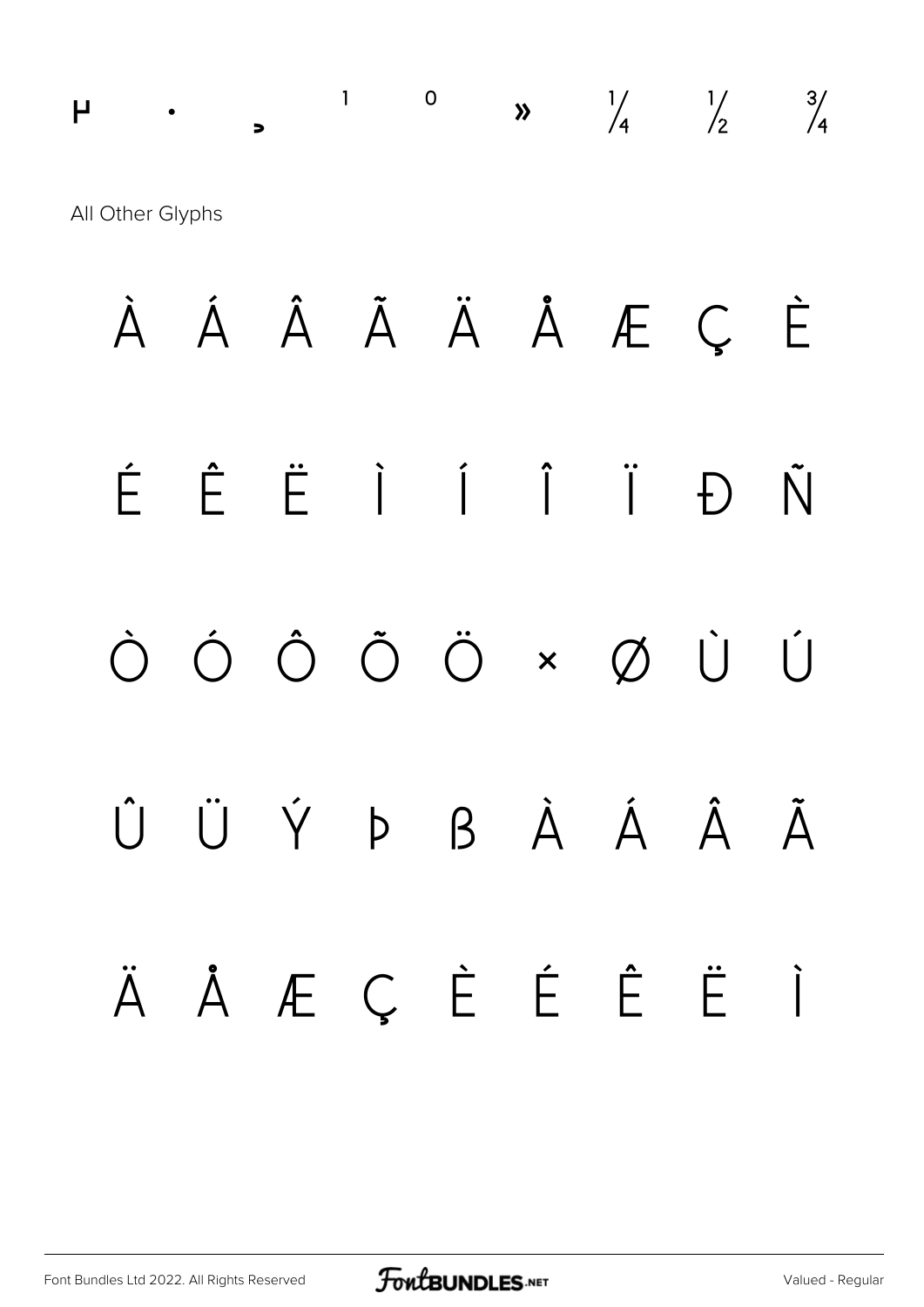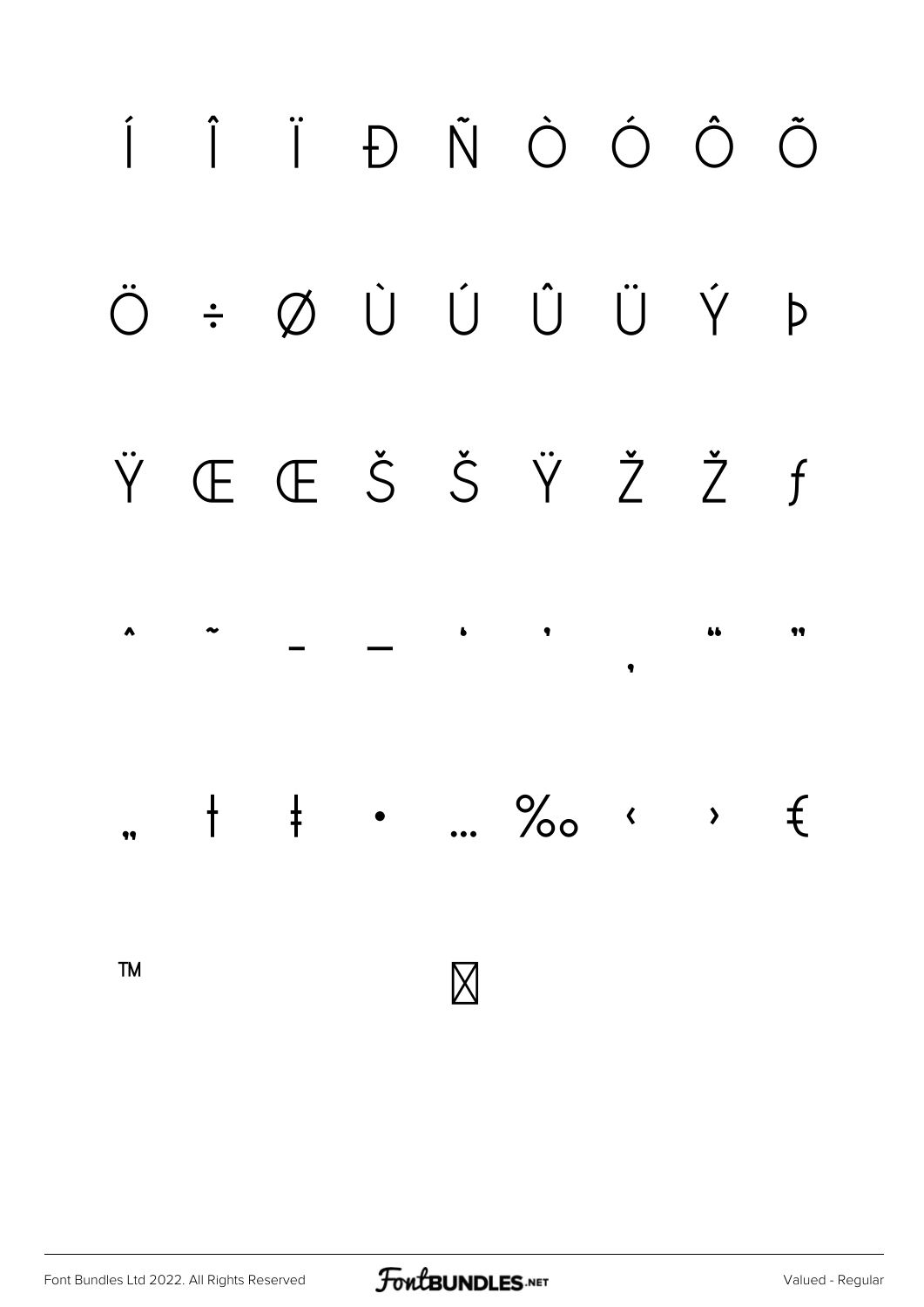### Valued Light Outline - Regular

**Uppercase Characters** 

# DEFGHIJKLMNO  $V$  M X Y  $7$

Lowercase Characters

### DFFGHIJKLMNO  $\mathcal{L}$  $\begin{array}{c} \top \cup \vee \vee \vee \times \vee \end{array}$

#### **Numbers**

# 0123456789

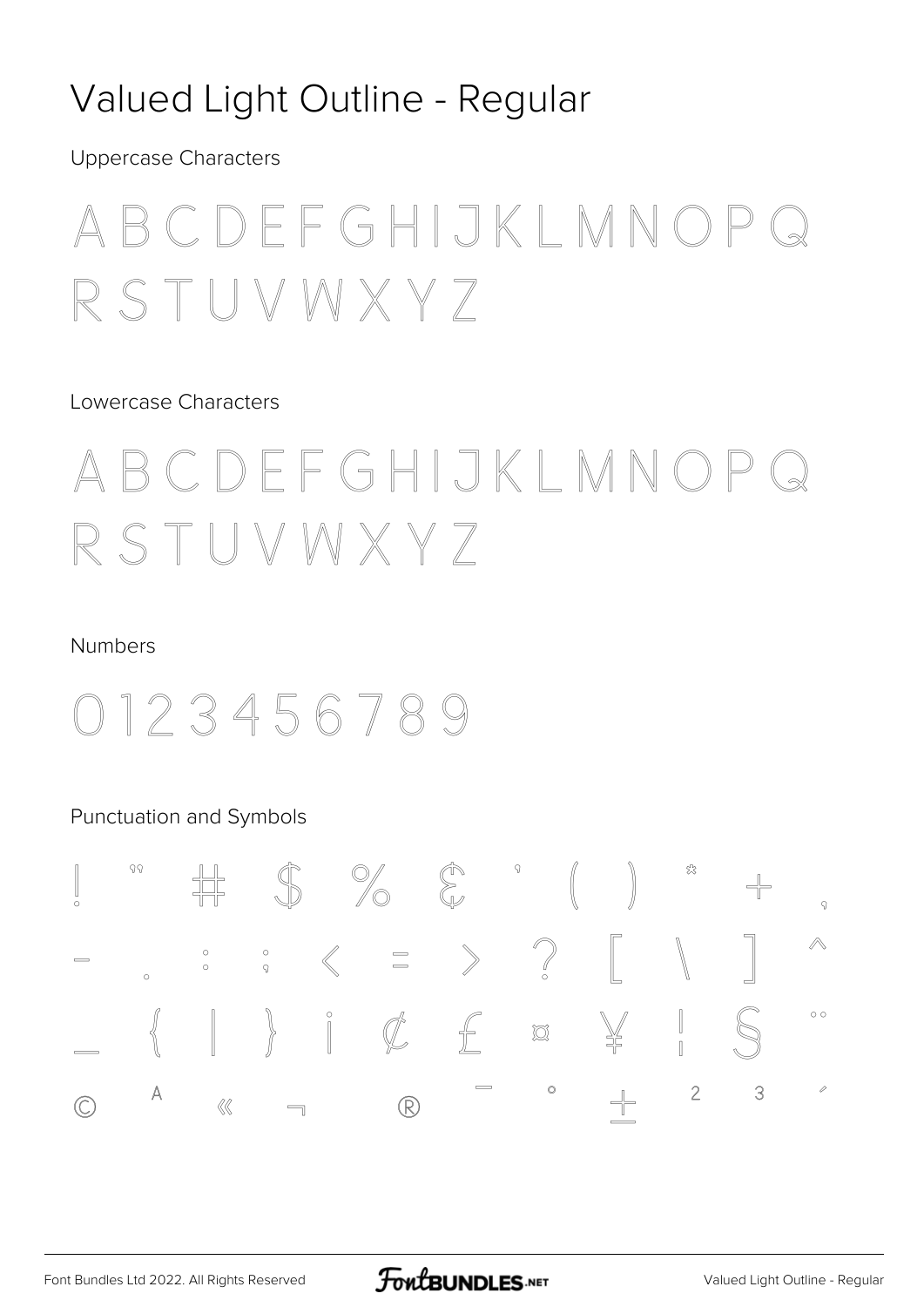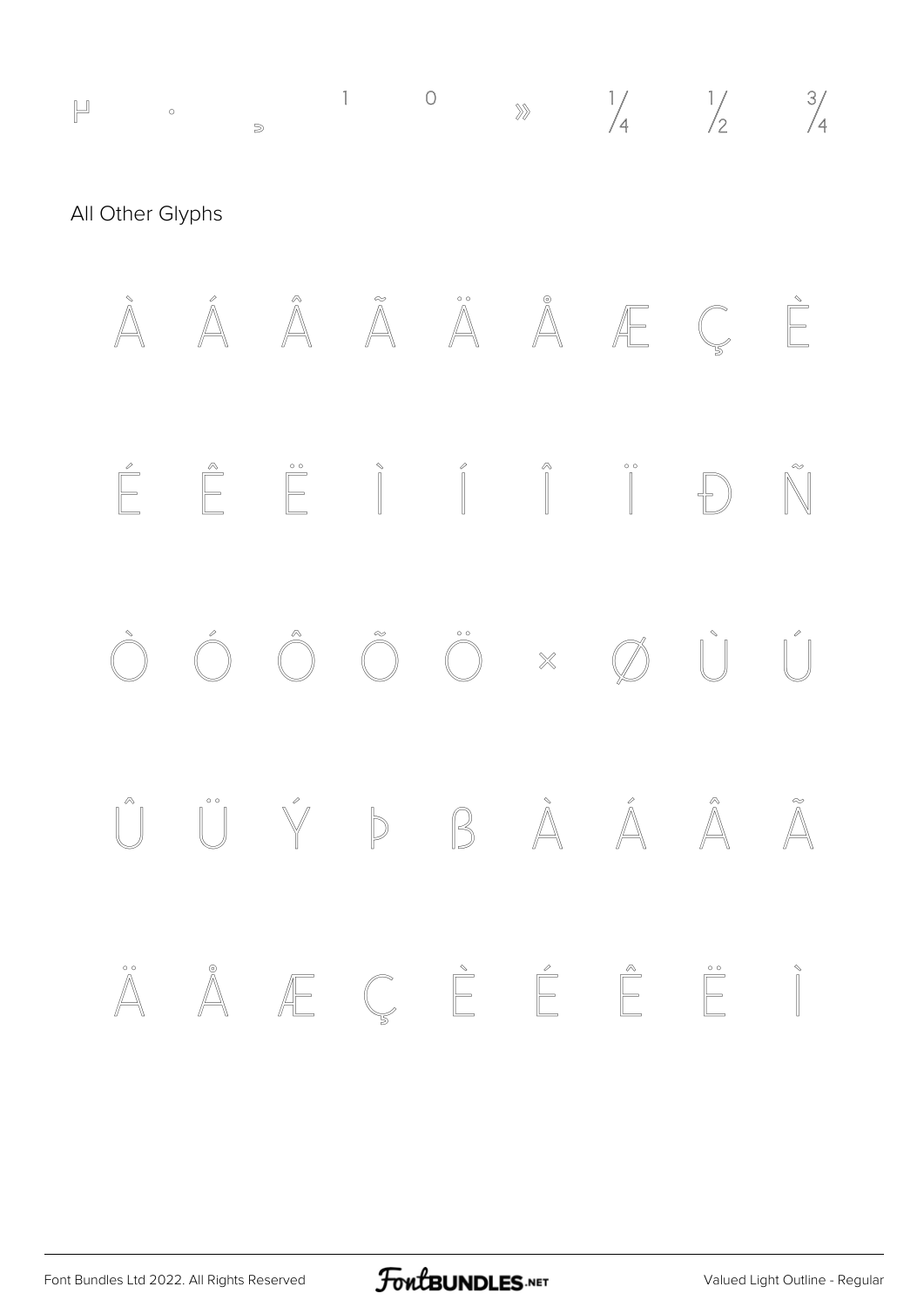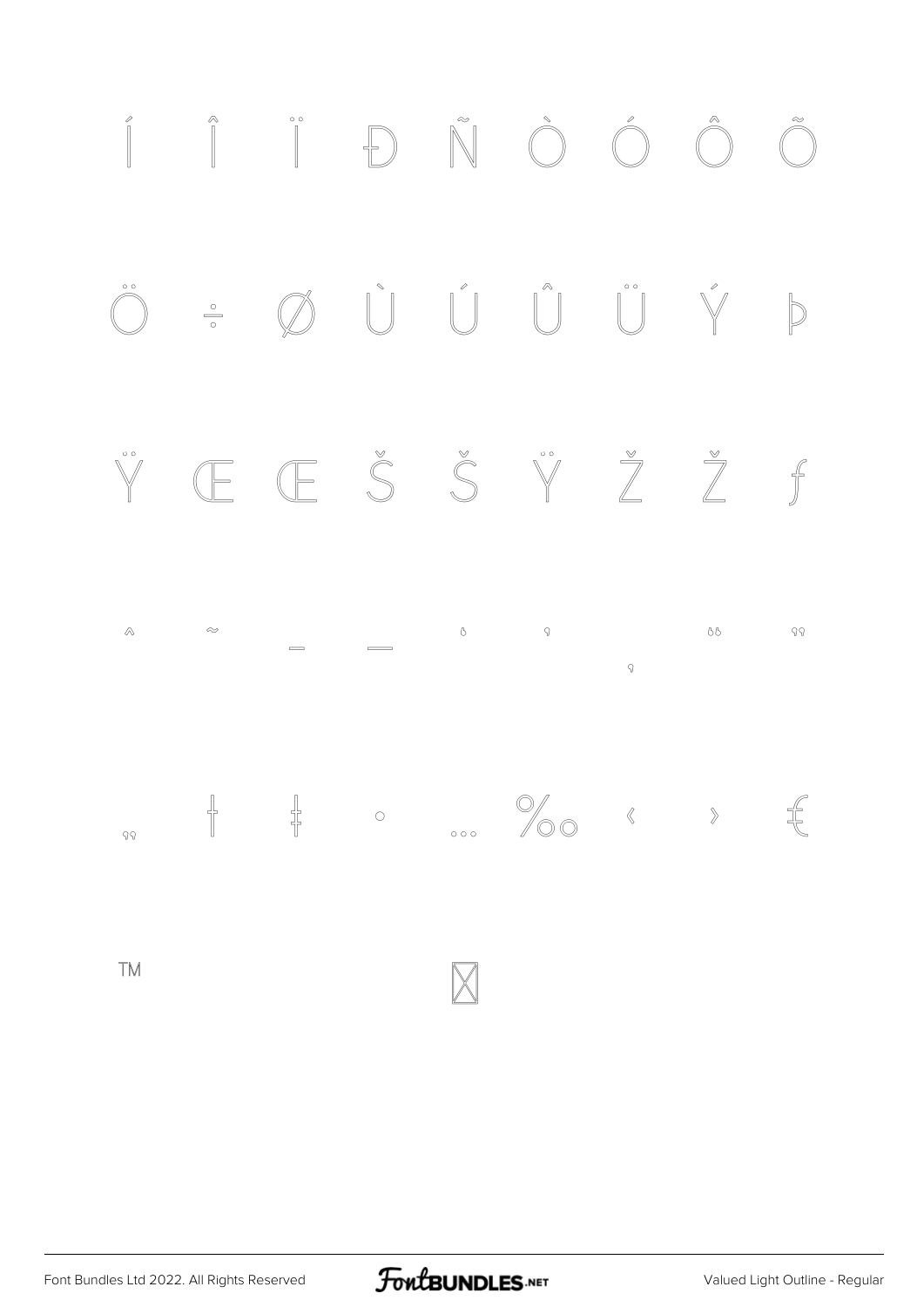### Valued Light Italic - Regular

**Uppercase Characters** 

ABCDEFGHIJKLMNOPQ  $RSTUVWXYZ$ 

Lowercase Characters

ABCDEFGHIJKLMNOPQ  $RSTUVWXYZ$ 

Numbers

0123456789

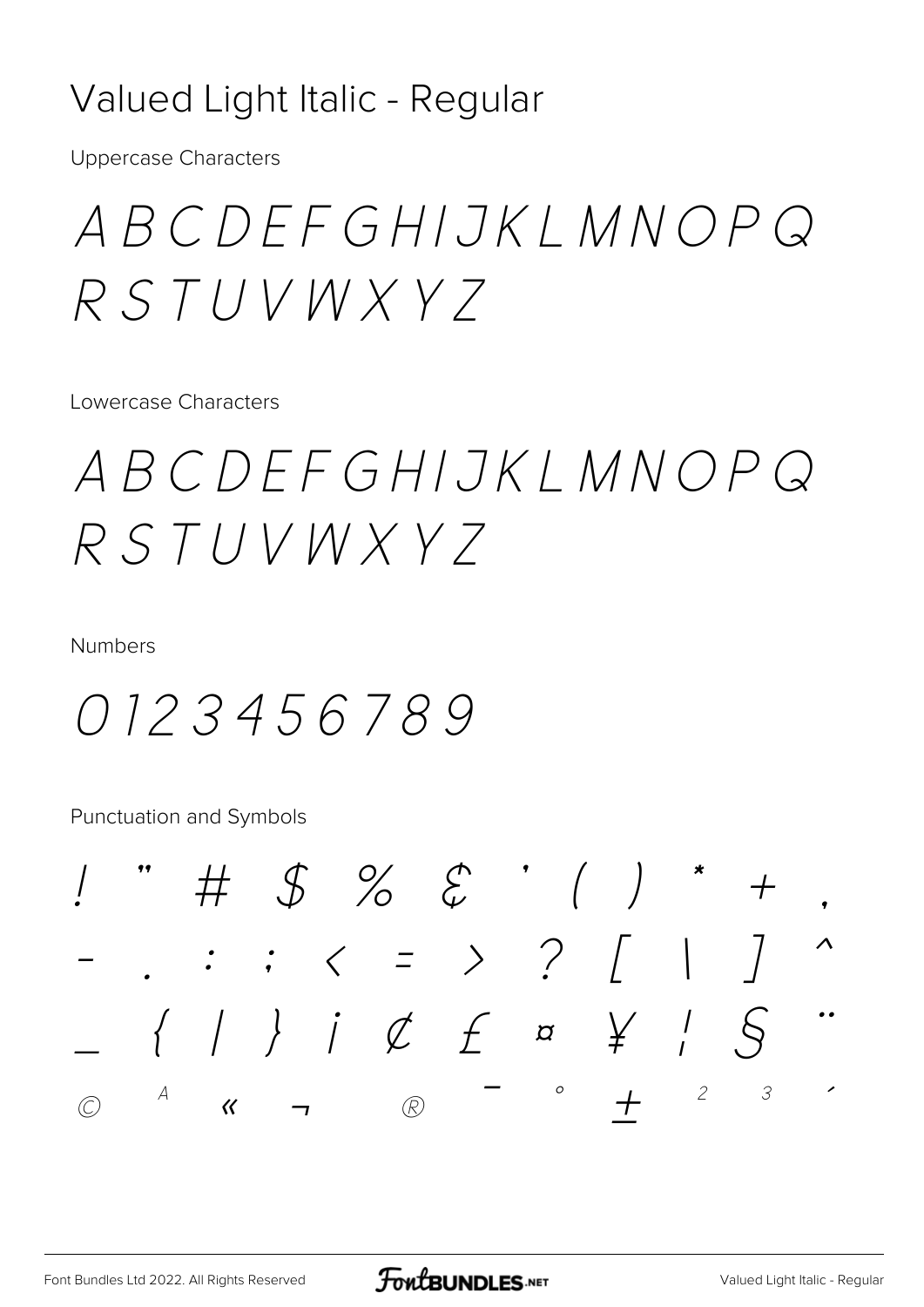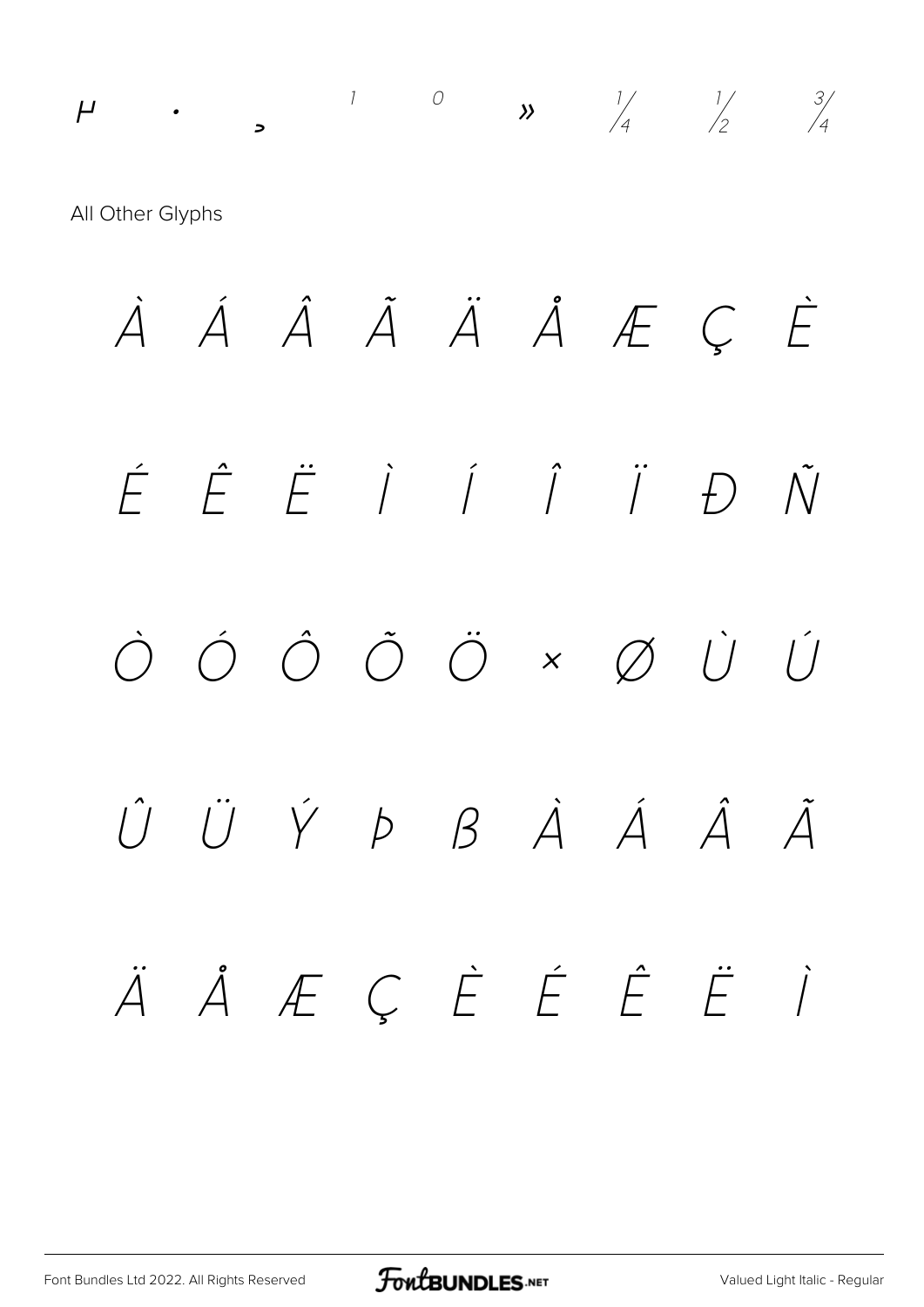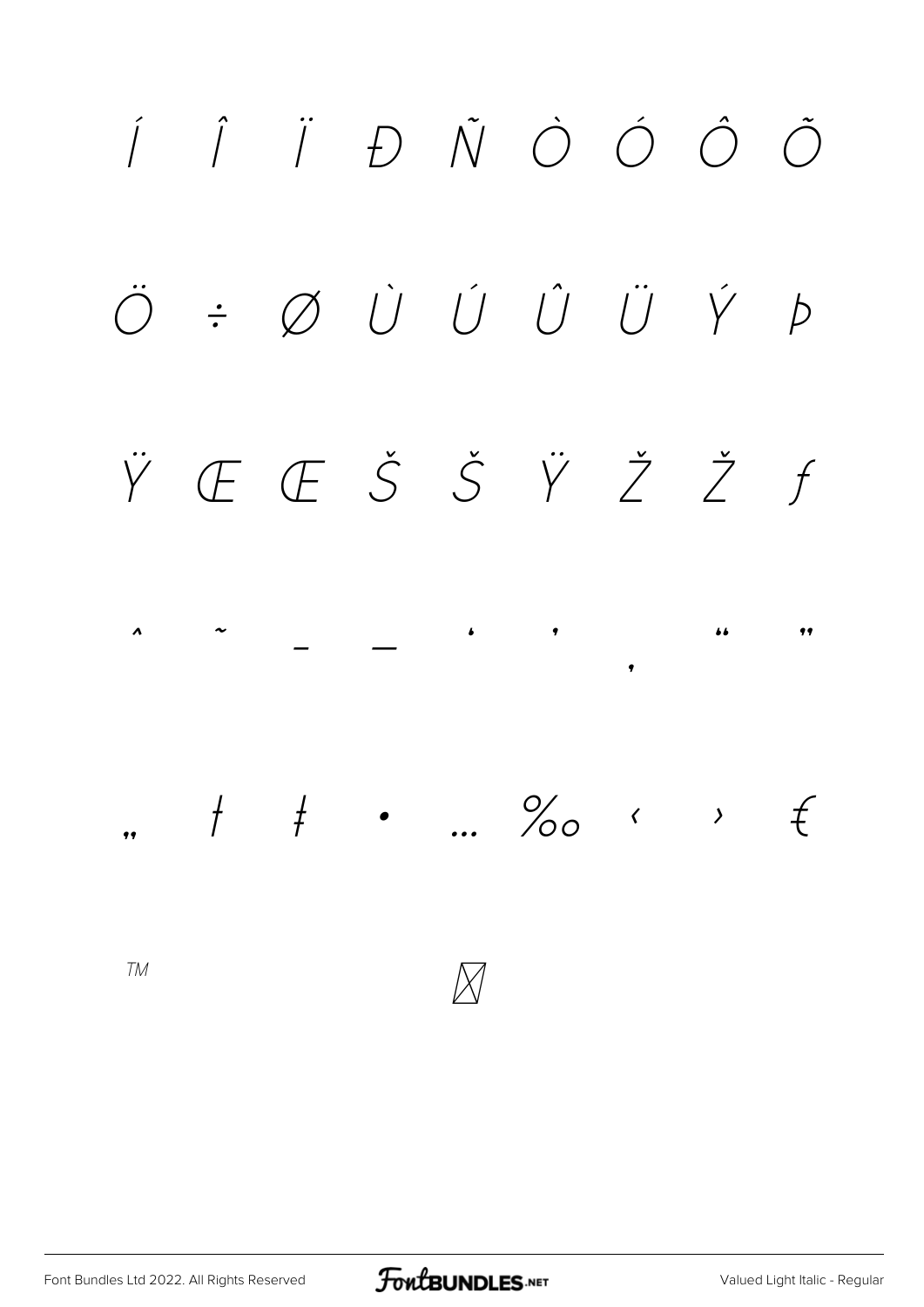### Valued Bold Outline Italic - Regular

**Uppercase Characters** 

ABCDEFGHIJKLMNOP  $\binom{2}{3}$ RSTUVWXY7

### Lowercase Characters

ABCDEFGHIJKLMNOP RSTUVWXY7

#### Numbers



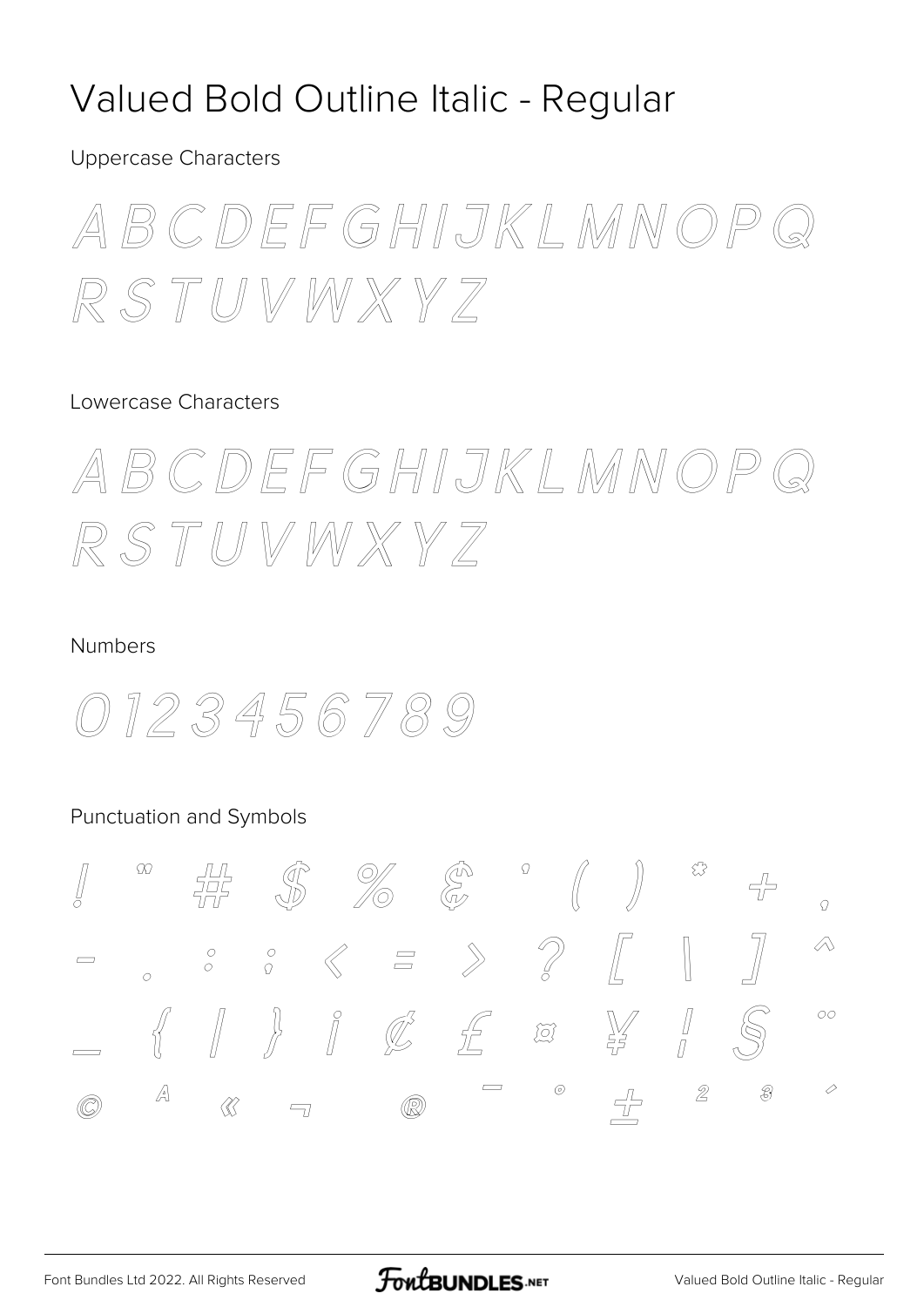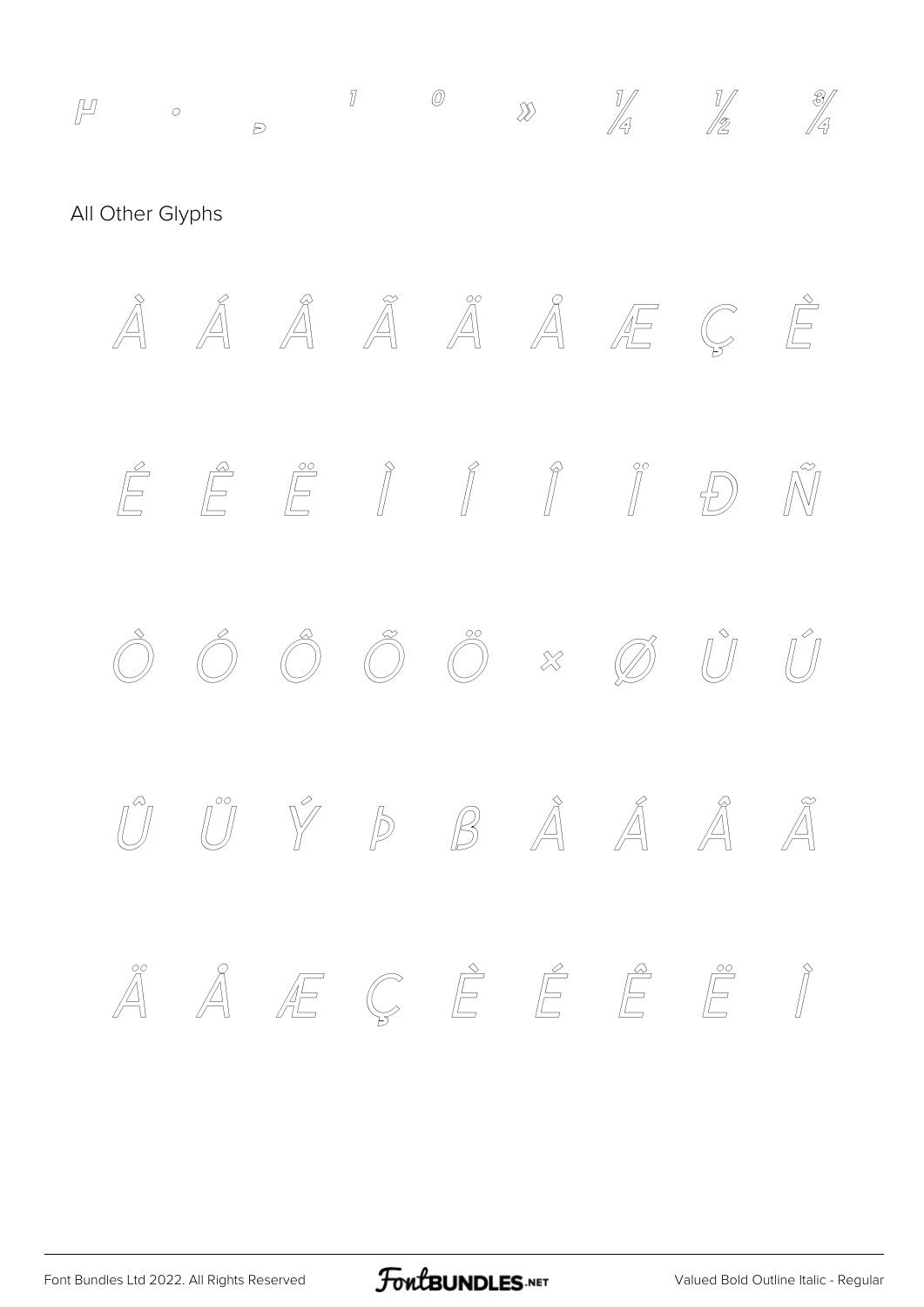

FontBUNDLES.NET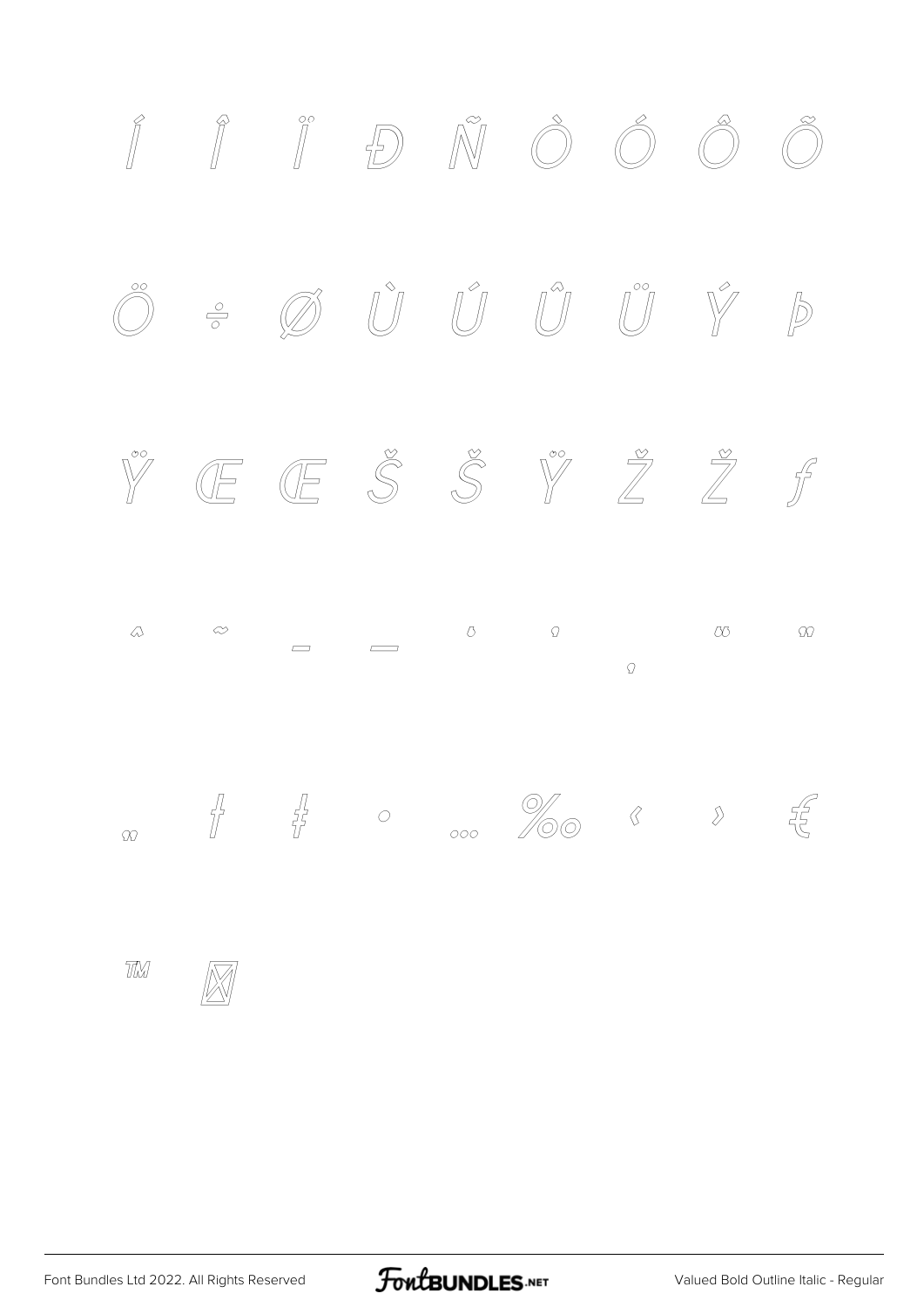### Valued Bold Outline - Regular

**Uppercase Characters** 



#### Lowercase Characters

ABCDEFGHIJKLMNOP  $\mathbb{R}$  stuvwxyz

#### **Numbers**



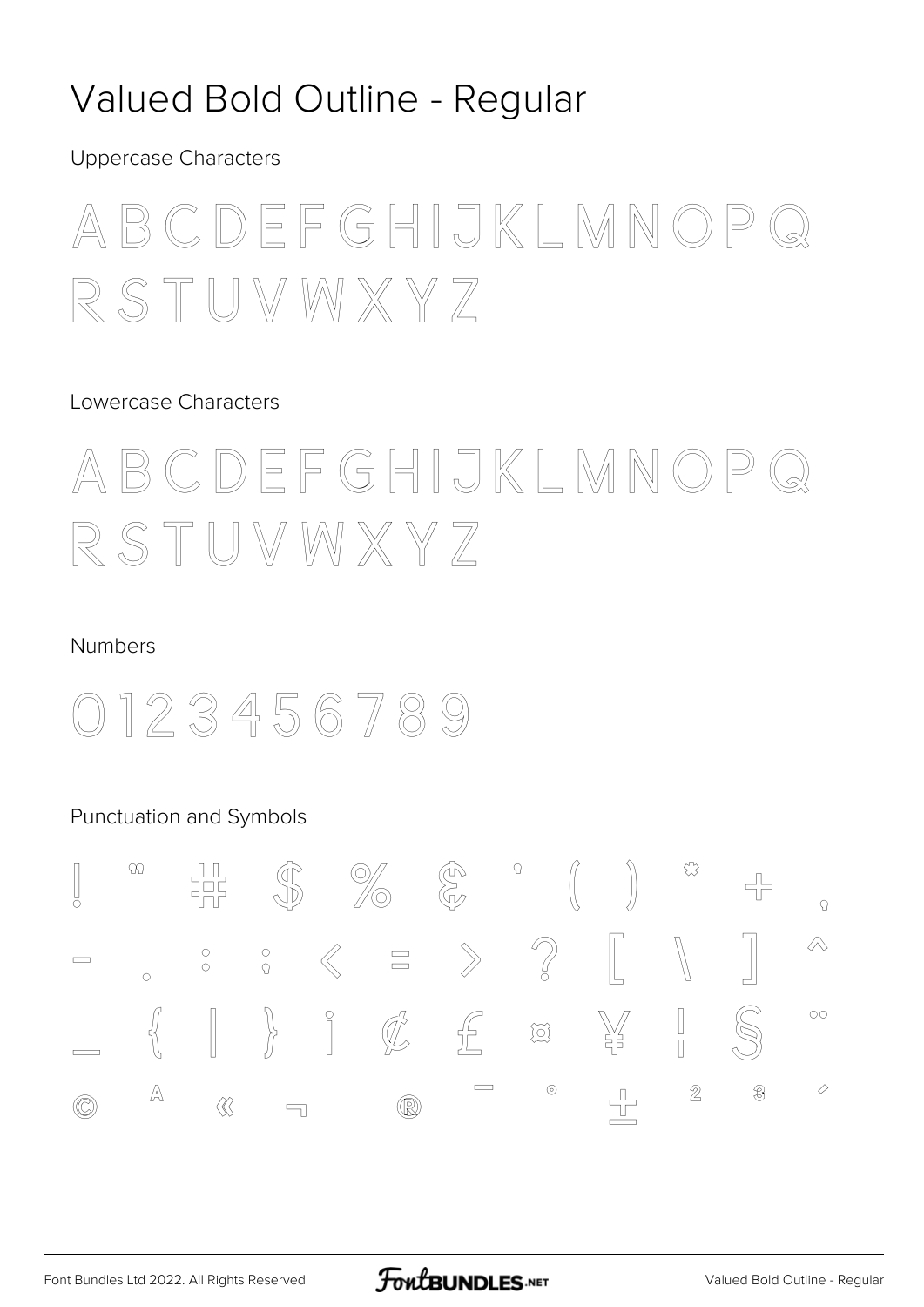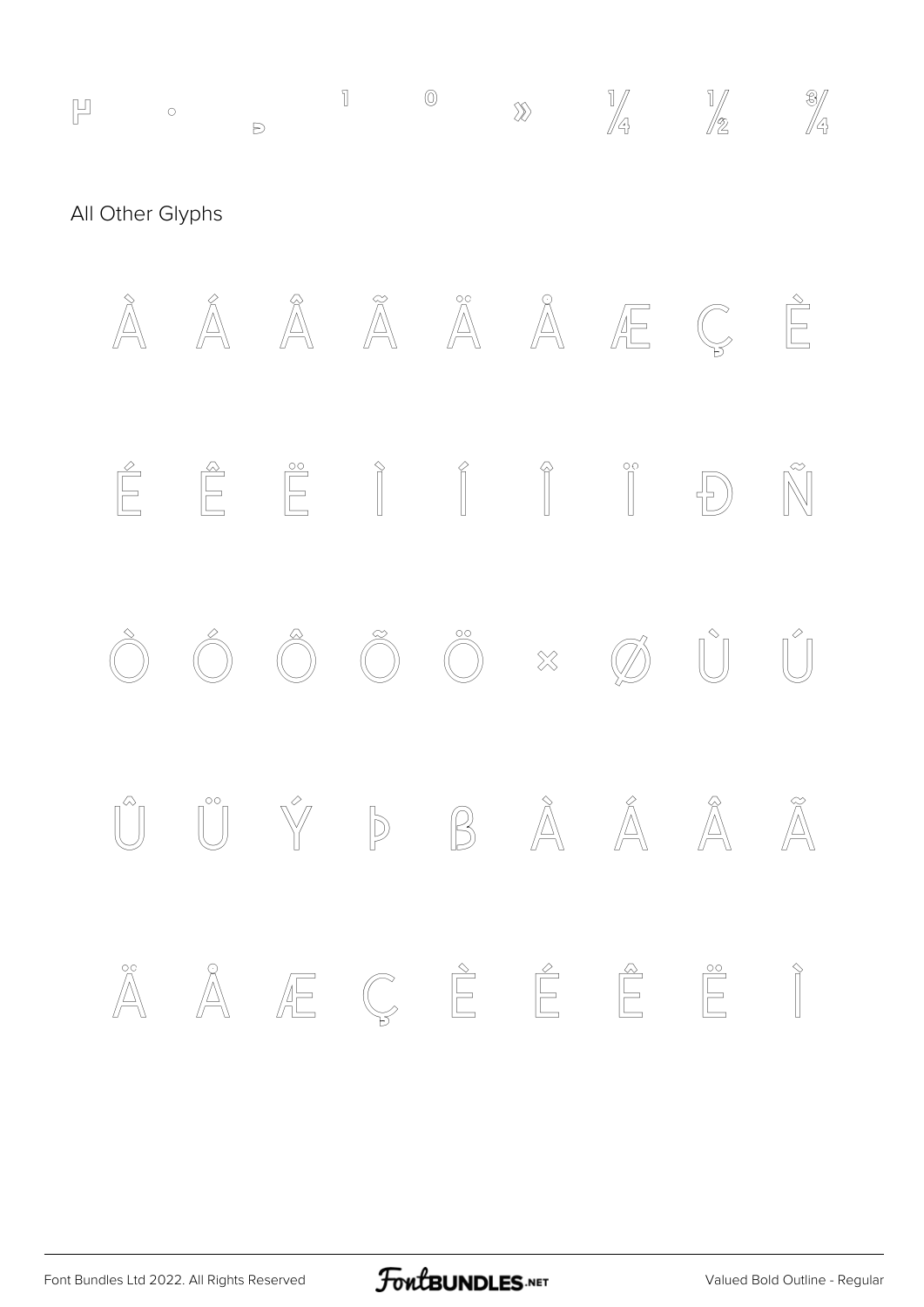

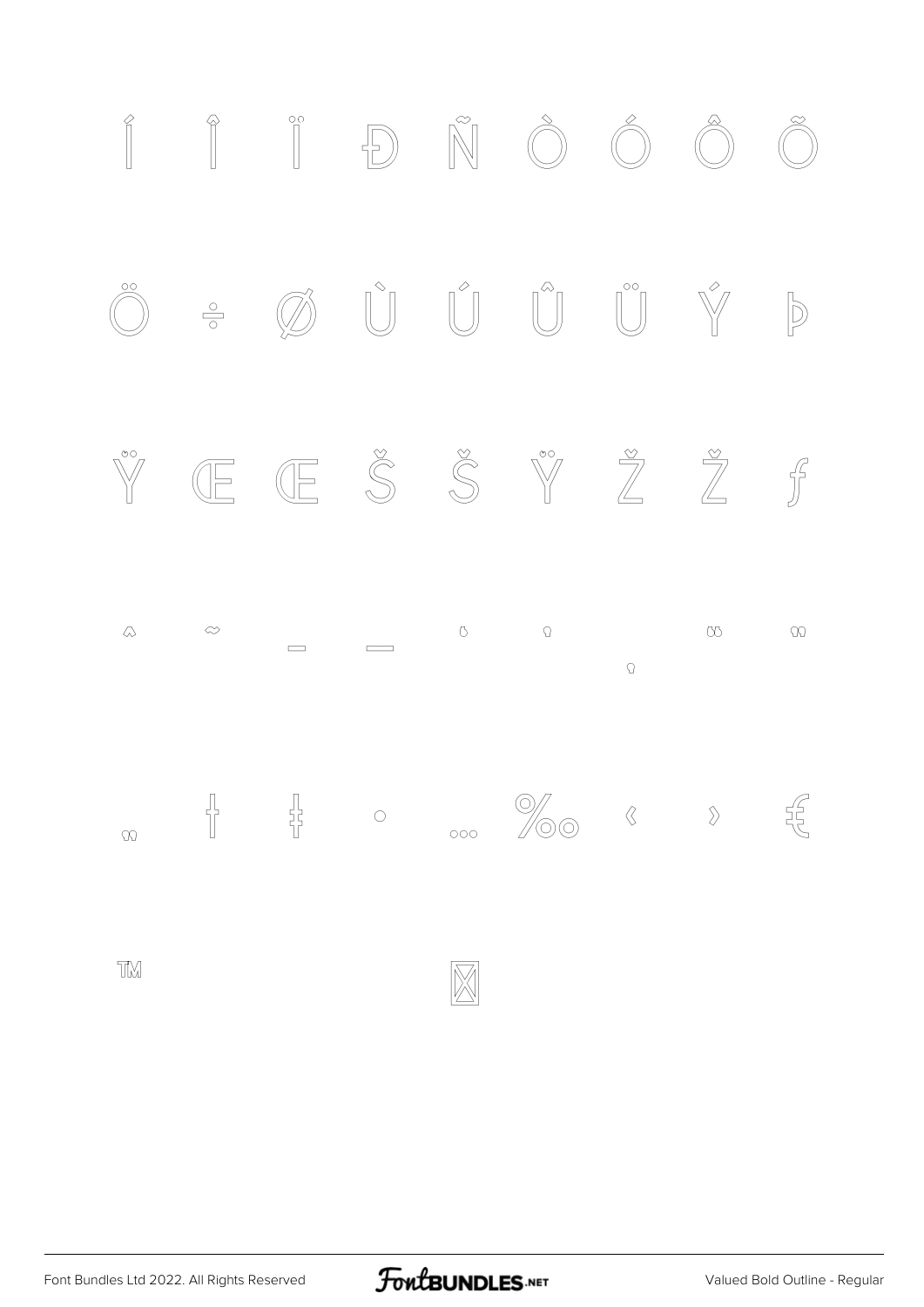### Valued Bold Italic - Regular

**Uppercase Characters** 

# ABCDEFGHIJKLMNOPQ RSTUVWXYZ

Lowercase Characters

# ABCDEFGHIJKLMNOPQ RSTUVWXYZ

Numbers

# 0123456789

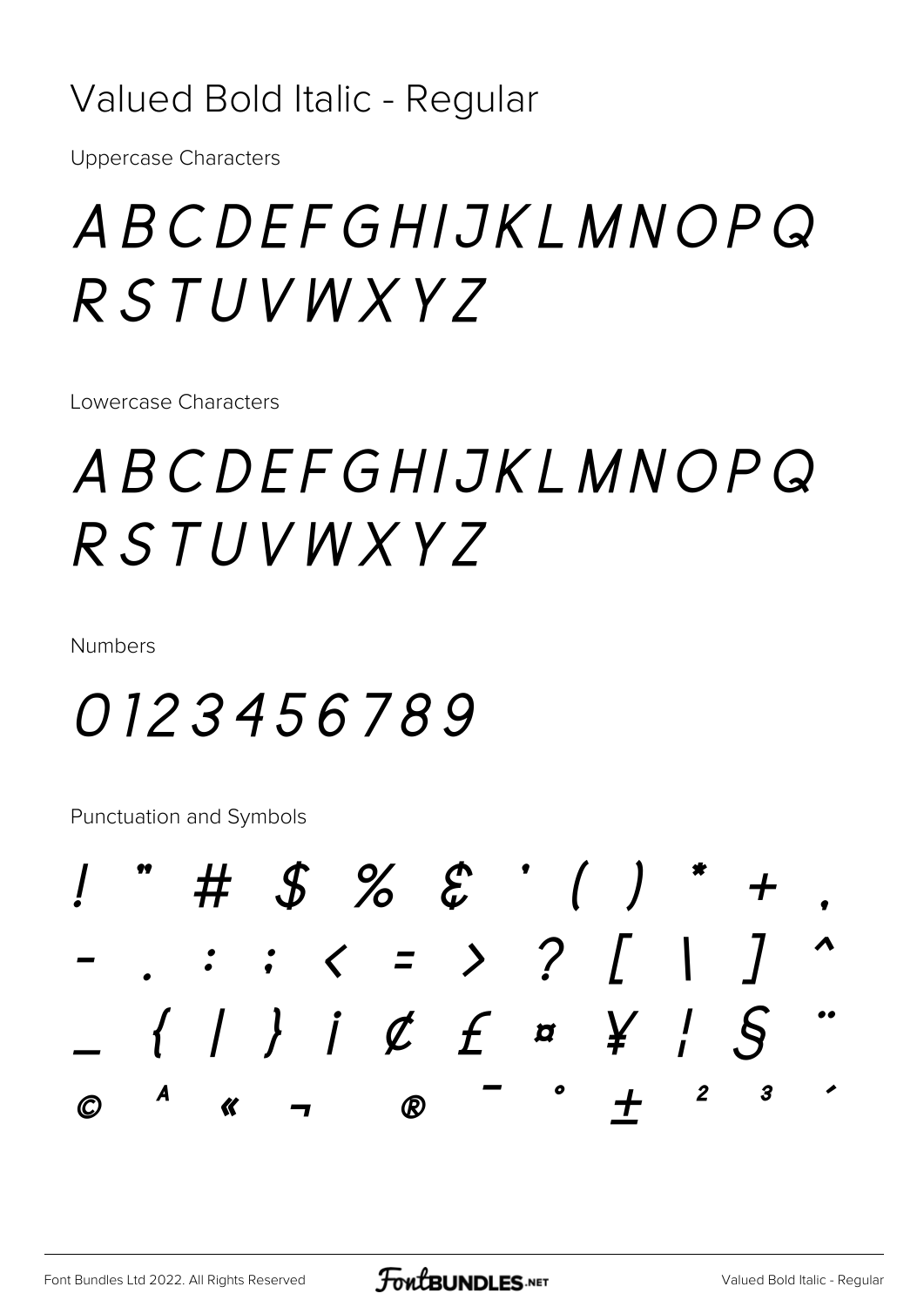# *µ · ¸ ¹ º » ¼ ½ ¾* All Other Glyphs

*À Á Â Ã Ä Å Æ Ç È É Ê Ë Ì Í Î Ï Ð Ñ Ò Ó Ô Õ Ö × Ø Ù Ú Û Ü Ý Þ ß à á â ã ä å æ ç è é ê ë ì*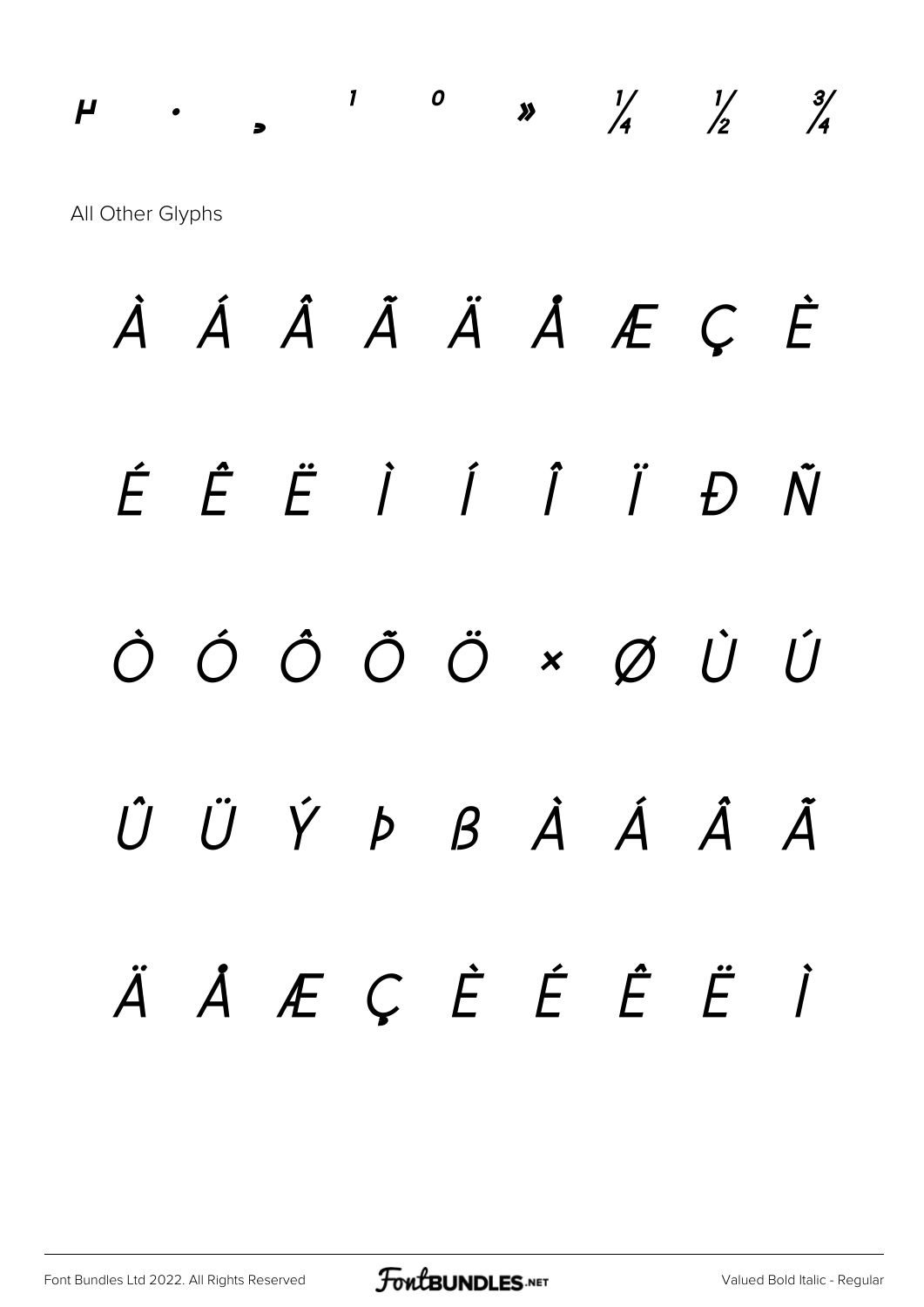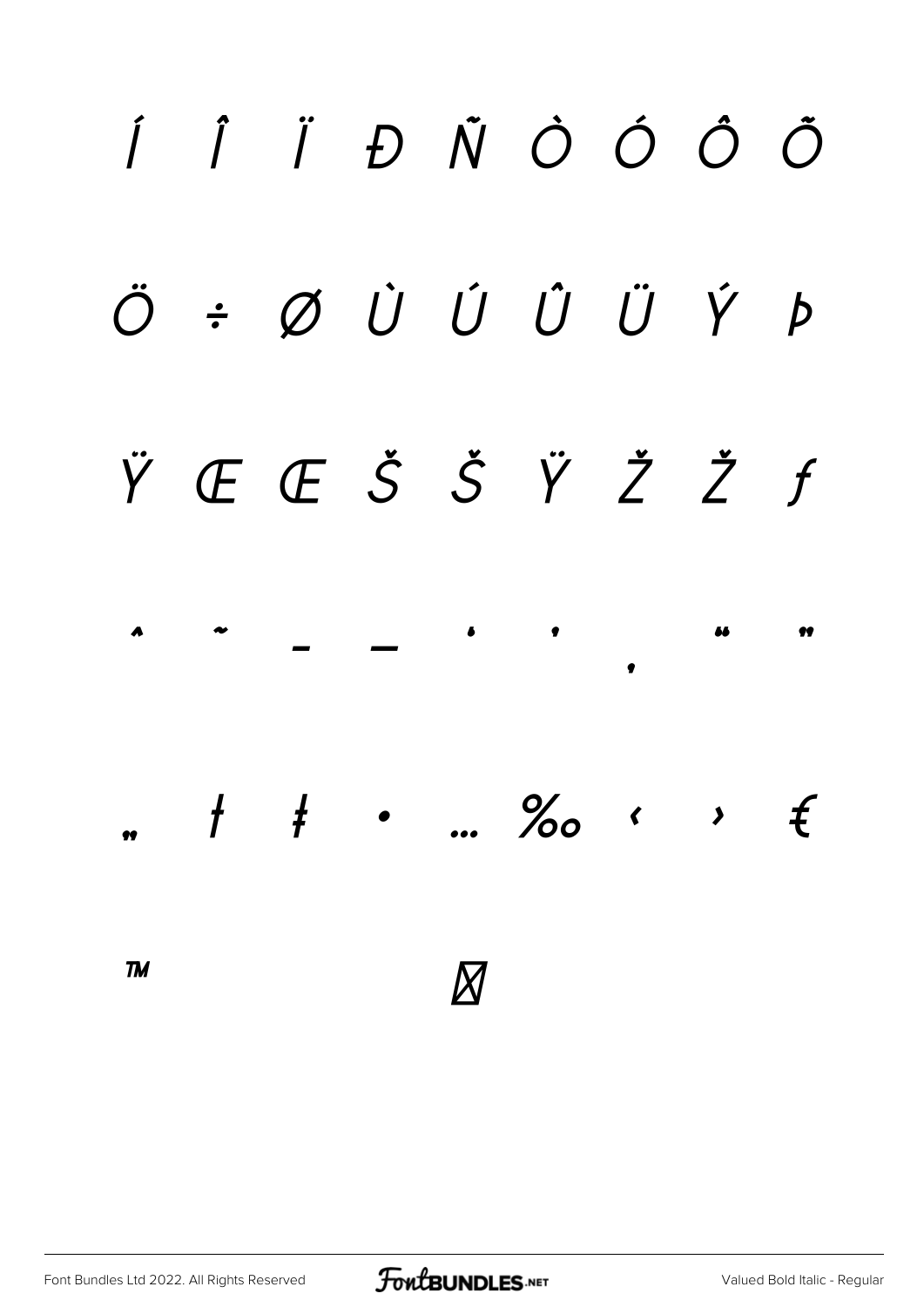### Valued Bold - Regular

**Uppercase Characters** 

# ABCDEFGHIJKLMNOPQ RSTUVWXY7

Lowercase Characters

# ABCDEFGHIJKLMNOPQ RSTUVWXY7

Numbers

# 0123456789

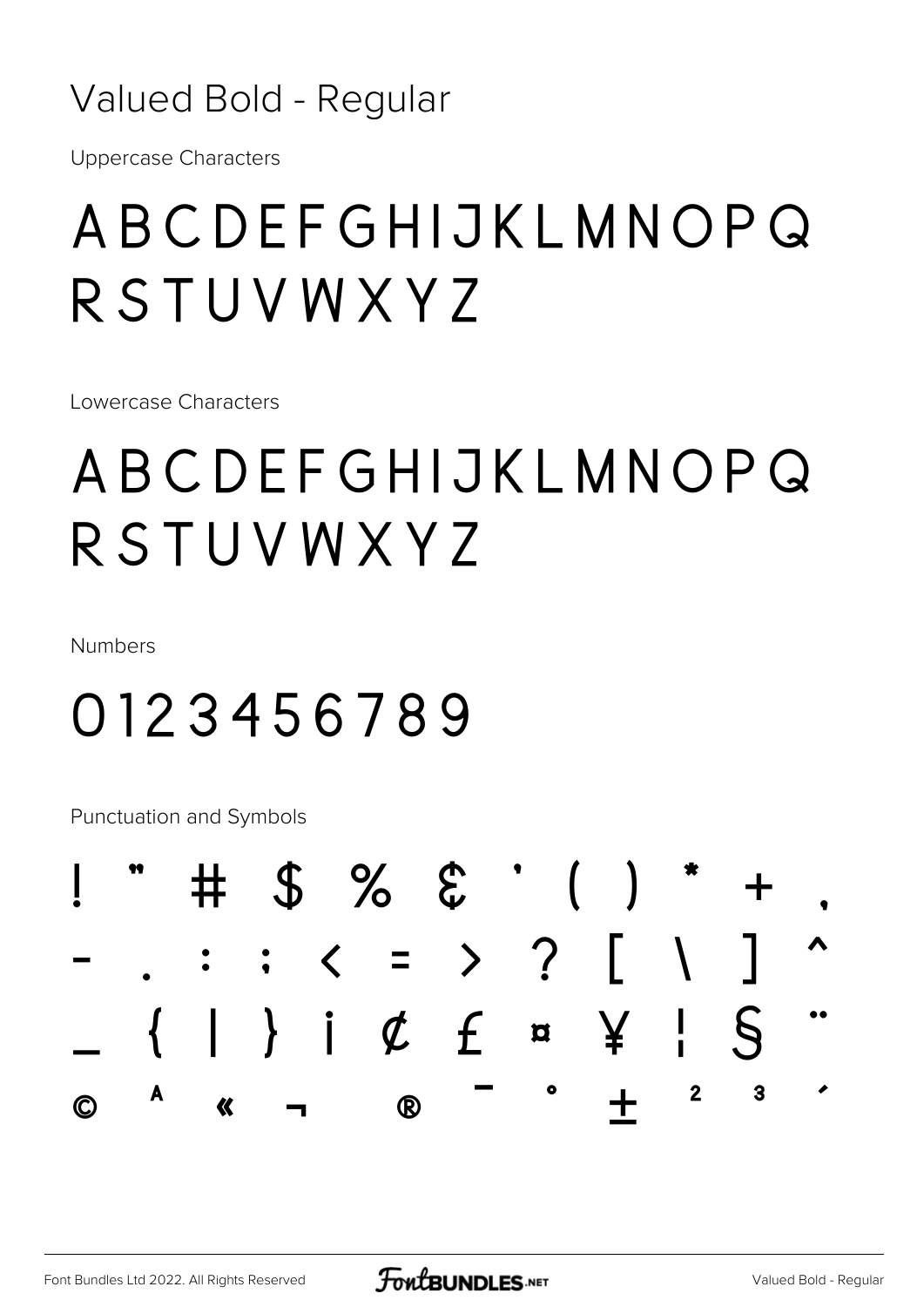**µ** · 1 0 **x**  $\frac{1}{4}$   $\frac{1}{2}$   $\frac{3}{4}$ All Other Glyphs

**À Á Â Ã Ä Å Æ Ç È É Ê Ë Ì Í Î Ï Ð Ñ Ò Ó Ô Õ Ö × Ø Ù Ú Û Ü Ý Þ ß à á â ã ä å æ ç è é ê ë ì**